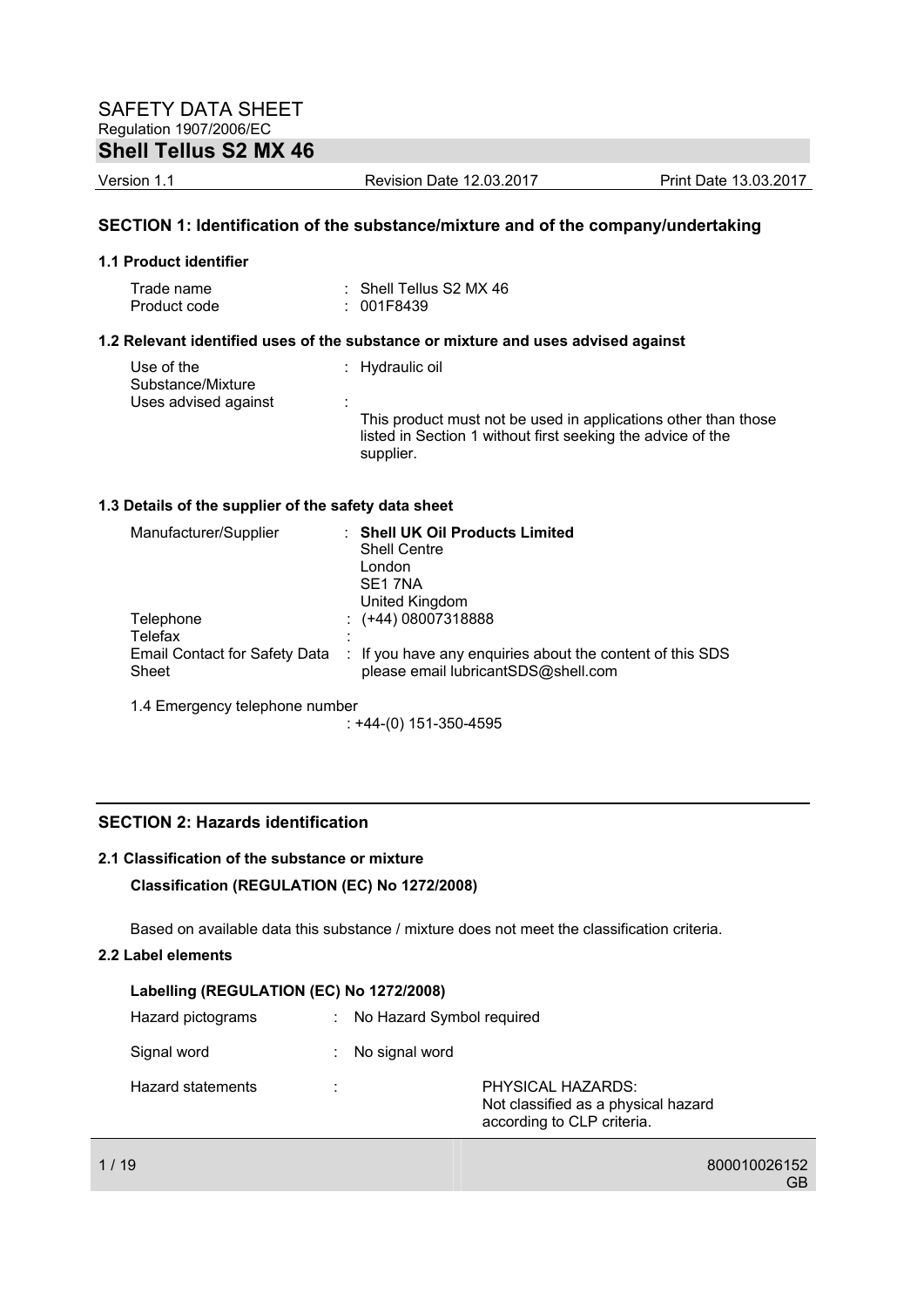| Version 1.1              |                           | <b>Revision Date 12.03.2017</b><br><b>Print Date 13.03.2017</b>                                                                                                                      |  |
|--------------------------|---------------------------|--------------------------------------------------------------------------------------------------------------------------------------------------------------------------------------|--|
|                          |                           | <b>HEALTH HAZARDS:</b><br>Not classified as a health hazard under CLP<br>criteria.<br>ENVIRONMENTAL HAZARDS:<br>Not classified as environmental hazard<br>according to CLP criteria. |  |
| Precautionary statements | : Prevention:             |                                                                                                                                                                                      |  |
|                          | <b>Response:</b>          | No precautionary phrases.                                                                                                                                                            |  |
|                          | Storage:                  | No precautionary phrases.                                                                                                                                                            |  |
|                          | No precautionary phrases. |                                                                                                                                                                                      |  |
|                          | Disposal:                 | No precautionary phrases.                                                                                                                                                            |  |

Safety data sheet available for professional user on request.

### **2.3 Other hazards**

This mixture does not contain any REACH registered substances that are assessed to be a PBT or a vPvB.

Prolonged or repeated skin contact without proper cleaning can clog the pores of the skin resulting in disorders such as oil acne/folliculitis.

Used oil may contain harmful impurities.

High-pressure injection under the skin may cause serious damage including local necrosis. Not classified as flammable but will burn.

### **SECTION 3: Composition/information on ingredients**

### **3.2 Mixtures**

| Chemical nature | : Highly refined mineral oils and additives.<br>The highly refined mineral oil contains <3% (w/w) DMSO-<br>extract, according to IP346.                                                                                                                                                                                                                                                                                             |
|-----------------|-------------------------------------------------------------------------------------------------------------------------------------------------------------------------------------------------------------------------------------------------------------------------------------------------------------------------------------------------------------------------------------------------------------------------------------|
|                 | : * contains one or more of the following CAS-numbers<br>(REACH registration numbers): 64742-53-6 (01-2119480375-<br>34), 64742-54-7 (01-2119484627-25), 64742-55-8 (01-<br>2119487077-29), 64742-56-9 (01-2119480132-48), 64742-65-<br>0 (01-2119471299-27), 68037-01-4 (01-2119486452-34),<br>72623-86-0 (01-2119474878-16), 72623-87-1 (01-<br>2119474889-13), 8042-47-5 (01-2119487078-27), 848301-69-<br>9 (01-0000020163-82). |

### **Hazardous components**

| Chemical name | CAS-No.      | Classification | Concentration |
|---------------|--------------|----------------|---------------|
|               | EC-No.       | (REGULATION)   | [%]           |
|               | Registration | (EC) No        |               |
|               | number       | 1272/2008)     |               |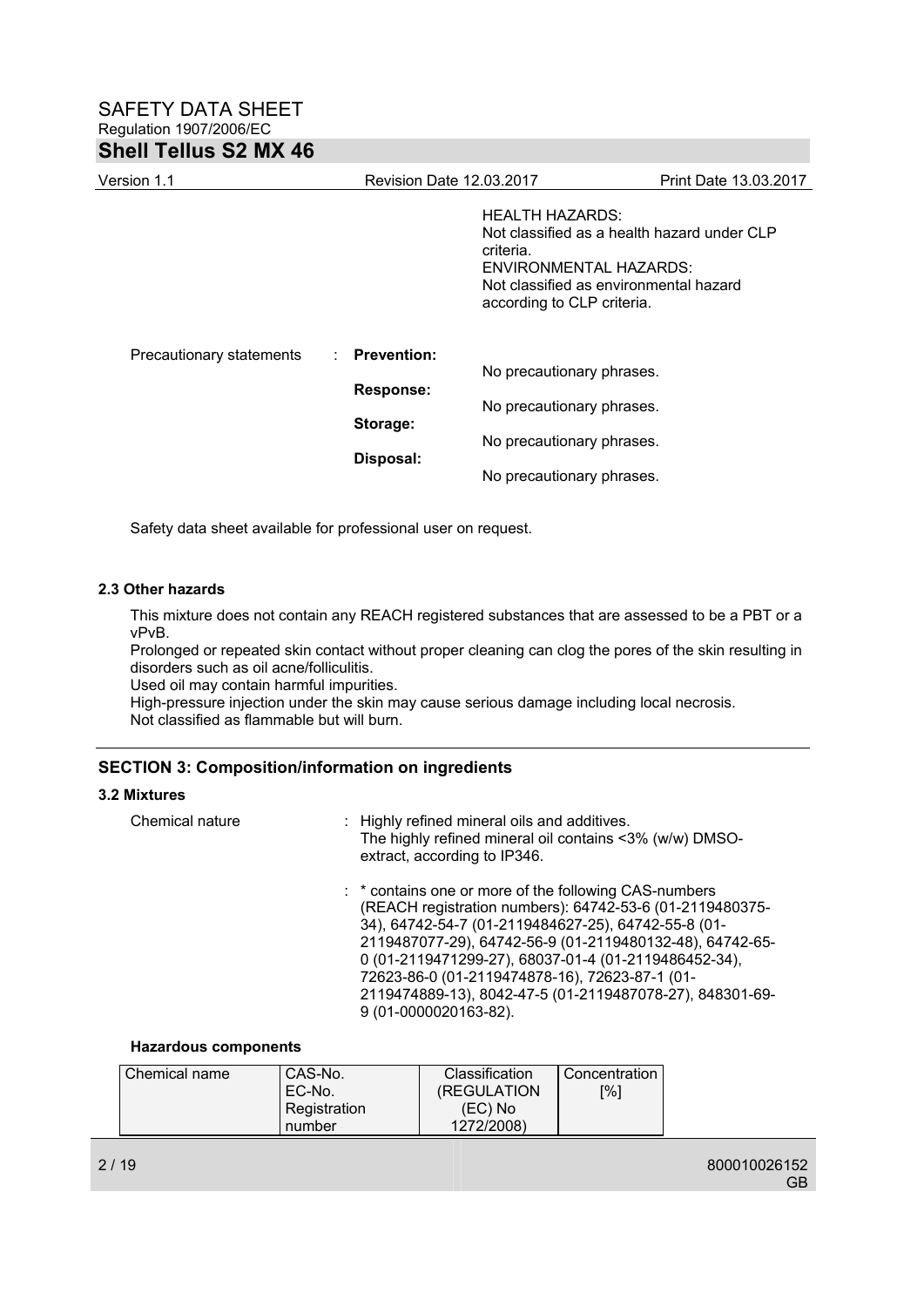| Version 1.1                                                                      | <b>Revision Date 12.03.2017</b>                                                                                                                                     | Print Date 13.03.2017 |  |  |  |
|----------------------------------------------------------------------------------|---------------------------------------------------------------------------------------------------------------------------------------------------------------------|-----------------------|--|--|--|
| Interchangeable low<br>viscosity base oil<br>$($ <20,5 cSt @40 $^{\circ}$ C) $*$ | Asp. Tox.1; H304<br>$0 - 90$                                                                                                                                        |                       |  |  |  |
| For explanation of abbreviations see section 16.                                 |                                                                                                                                                                     |                       |  |  |  |
|                                                                                  |                                                                                                                                                                     |                       |  |  |  |
|                                                                                  | <b>SECTION 4: First aid measures</b>                                                                                                                                |                       |  |  |  |
| 4.1 Description of first aid measures                                            |                                                                                                                                                                     |                       |  |  |  |
| General advice                                                                   | Not expected to be a health hazard when used under normal<br>conditions.                                                                                            |                       |  |  |  |
| Protection of first-aiders                                                       | : When administering first aid, ensure that you are wearing the<br>appropriate personal protective equipment according to the<br>incident, injury and surroundings. |                       |  |  |  |

If inhaled : No treatment necessary under normal conditions of use. If symptoms persist, obtain medical advice.

In case of skin contact : Remove contaminated clothing. Flush exposed area with water and follow by washing with soap if available. If persistent irritation occurs, obtain medical attention. When using high pressure equipment, injection of product under the skin can occur. If high pressure injuries occur, the casualty should be sent immediately to a hospital. Do not wait for symptoms to develop. Obtain medical attention even in the absence of apparent wounds. In case of eye contact : Flush eye with copious quantities of water. Remove contact lenses, if present and easy to do. Continue rinsing.

If persistent irritation occurs, obtain medical attention.

If swallowed : In general no treatment is necessary unless large quantities are swallowed, however, get medical advice.

### **4.2 Most important symptoms and effects, both acute and delayed**

Symptoms : Oil acne/folliculitis signs and symptoms may include formation of black pustules and spots on the skin of exposed areas. Ingestion may result in nausea, vomiting and/or diarrhoea.

> Local necrosis is evidenced by delayed onset of pain and tissue damage a few hours following injection.

#### **4.3 Indication of any immediate medical attention and special treatment needed**

| Treatment | : Notes to doctor/physician: |
|-----------|------------------------------|
|           | Treat symptomatically.       |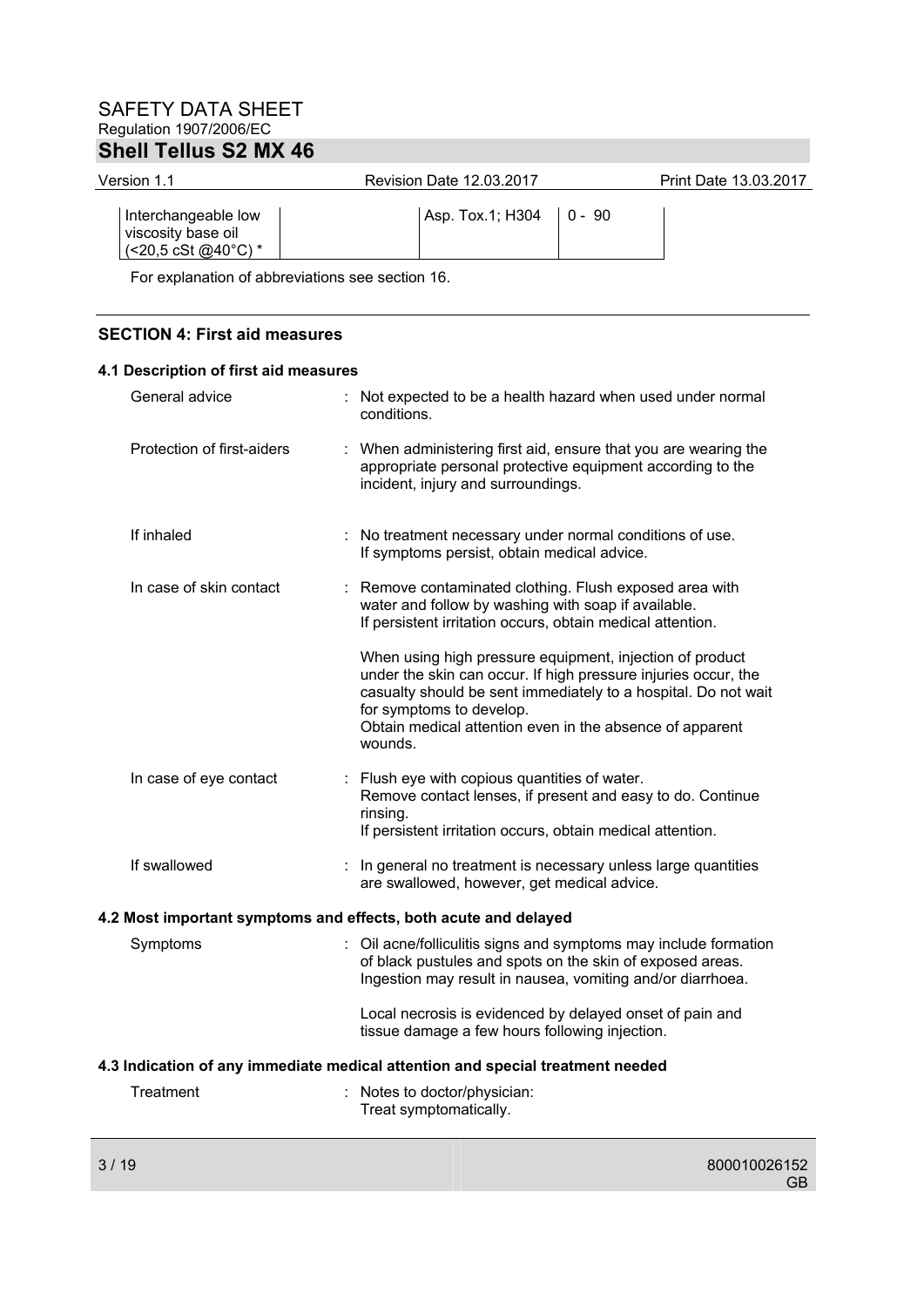| Version 1.1 | Revision Date 12.03.2017                                                                                                                                                                                                                                                                                                                                                                                                                                                                                                                                                                                                                         | Print Date 13.03.2017 |
|-------------|--------------------------------------------------------------------------------------------------------------------------------------------------------------------------------------------------------------------------------------------------------------------------------------------------------------------------------------------------------------------------------------------------------------------------------------------------------------------------------------------------------------------------------------------------------------------------------------------------------------------------------------------------|-----------------------|
|             | High pressure injection injuries require prompt surgical<br>intervention and possibly steroid therapy, to minimise tissue<br>damage and loss of function.<br>Because entry wounds are small and do not reflect the<br>seriousness of the underlying damage, surgical exploration to<br>determine the extent of involvement may be necessary. Local<br>anaesthetics or hot soaks should be avoided because they<br>can contribute to swelling, vasospasm and ischaemia. Prompt<br>surgical decompression, debridement and evacuation of<br>foreign material should be performed under general<br>anaesthetics, and wide exploration is essential. |                       |

## **SECTION 5: Firefighting measures**

| 5.1 Extinguishing media                                   |                                                                                                                                                                                                                                                                                                                                                                         |
|-----------------------------------------------------------|-------------------------------------------------------------------------------------------------------------------------------------------------------------------------------------------------------------------------------------------------------------------------------------------------------------------------------------------------------------------------|
| Suitable extinguishing media                              | : Foam, water spray or fog. Dry chemical powder, carbon<br>dioxide, sand or earth may be used for small fires only.                                                                                                                                                                                                                                                     |
| Unsuitable extinguishing<br>media                         | : Do not use water in a jet.                                                                                                                                                                                                                                                                                                                                            |
| 5.2 Special hazards arising from the substance or mixture |                                                                                                                                                                                                                                                                                                                                                                         |
| Specific hazards during<br>firefighting                   | : Hazardous combustion products may include: A complex<br>mixture of airborne solid and liquid particulates and gases<br>(smoke). Carbon monoxide may be evolved if incomplete<br>combustion occurs. Unidentified organic and inorganic<br>compounds.                                                                                                                   |
| 5.3 Advice for firefighters                               |                                                                                                                                                                                                                                                                                                                                                                         |
| Special protective equipment<br>for firefighters          | Proper protective equipment including chemical resistant<br>gloves are to be worn; chemical resistant suit is indicated if<br>large contact with spilled product is expected. Self-Contained<br>Breathing Apparatus must be worn when approaching a fire in<br>a confined space. Select fire fighter's clothing approved to<br>relevant Standards (e.g. Europe: EN469). |
| Specific extinguishing<br>methods                         | : Use extinguishing measures that are appropriate to local<br>circumstances and the surrounding environment.                                                                                                                                                                                                                                                            |

## **SECTION 6: Accidental release measures**

## **6.1 Personal precautions, protective equipment and emergency procedures**

| Personal precautions | $\therefore$ 6.1.1 For non emergency personnel: |
|----------------------|-------------------------------------------------|
|                      | Avoid contact with skin and eyes.               |
|                      | 6.1.2 For emergency responders:                 |
|                      | Avoid contact with skin and eyes.               |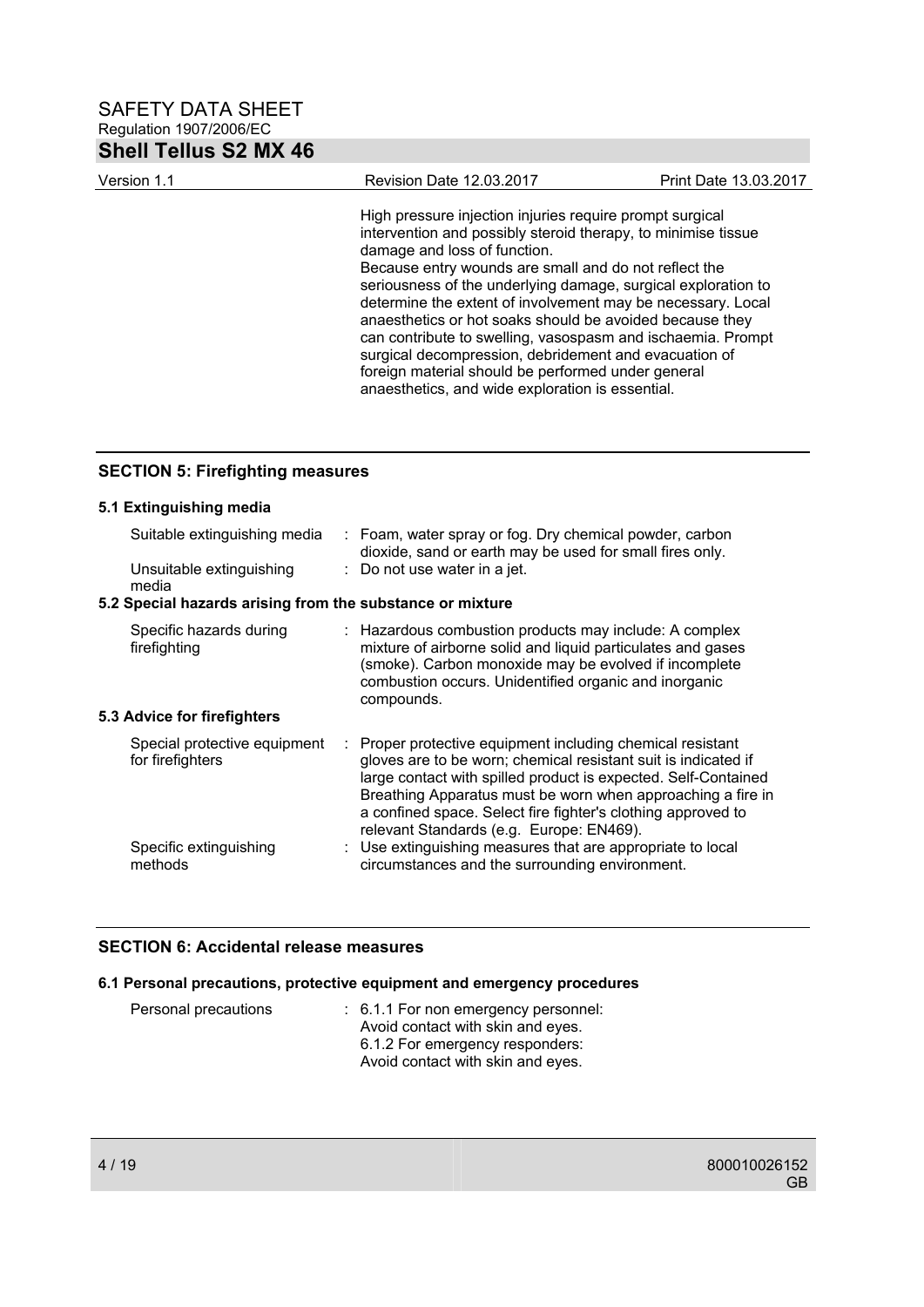| <b>Shell Tellus S2 MX 46</b>         |                                                                                                                                                                                                           |                       |
|--------------------------------------|-----------------------------------------------------------------------------------------------------------------------------------------------------------------------------------------------------------|-----------------------|
| Version 1.1                          | <b>Revision Date 12.03.2017</b>                                                                                                                                                                           | Print Date 13.03.2017 |
| <b>6.2 Environmental precautions</b> |                                                                                                                                                                                                           |                       |
| Environmental precautions            | $\therefore$ Use appropriate containment to avoid environmental<br>contamination. Prevent from spreading or entering drains,<br>ditches or rivers by using sand, earth, or other appropriate<br>barriers. |                       |
|                                      | Local authorities should be advised if significant spillages<br>cannot be contained.                                                                                                                      |                       |

## **6.3 Methods and materials for containment and cleaning up**

| Methods for cleaning up | : Slippery when spilt. Avoid accidents, clean up immediately. |
|-------------------------|---------------------------------------------------------------|
|                         | Prevent from spreading by making a barrier with sand, earth   |
|                         | or other containment material.                                |
|                         | Reclaim liquid directly or in an absorbent.                   |
|                         | Soak up residue with an absorbent such as clay, sand or other |
|                         | suitable material and dispose of properly.                    |

### **6.4 Reference to other sections**

For guidance on selection of personal protective equipment see Chapter 8 of this Safety Data Sheet., For guidance on disposal of spilled material see Chapter 13 of this Safety Data Sheet.

## **SECTION 7: Handling and storage**

| <b>General Precautions</b>                                       | $\therefore$ Use local exhaust ventilation if there is risk of inhalation of<br>vapours, mists or aerosols.<br>Use the information in this data sheet as input to a risk<br>assessment of local circumstances to help determine<br>appropriate controls for safe handling, storage and disposal of<br>this material. |
|------------------------------------------------------------------|----------------------------------------------------------------------------------------------------------------------------------------------------------------------------------------------------------------------------------------------------------------------------------------------------------------------|
| 7.1 Precautions for safe handling                                |                                                                                                                                                                                                                                                                                                                      |
| Advice on safe handling                                          | : Avoid prolonged or repeated contact with skin.<br>Avoid inhaling vapour and/or mists.<br>When handling product in drums, safety footwear should be<br>worn and proper handling equipment should be used.<br>Properly dispose of any contaminated rags or cleaning<br>materials in order to prevent fires.          |
| <b>Product Transfer</b>                                          | $\therefore$ This material has the potential to be a static accumulator.<br>Proper grounding and bonding procedures should be used<br>during all bulk transfer operations.                                                                                                                                           |
| 7.2 Conditions for safe storage, including any incompatibilities |                                                                                                                                                                                                                                                                                                                      |
| Other data                                                       | : Keep container tightly closed and in a cool, well-ventilated<br>place. Use properly labeled and closable containers.                                                                                                                                                                                               |
|                                                                  | Store at ambient temperature.                                                                                                                                                                                                                                                                                        |
| 5/19                                                             | 800010026152                                                                                                                                                                                                                                                                                                         |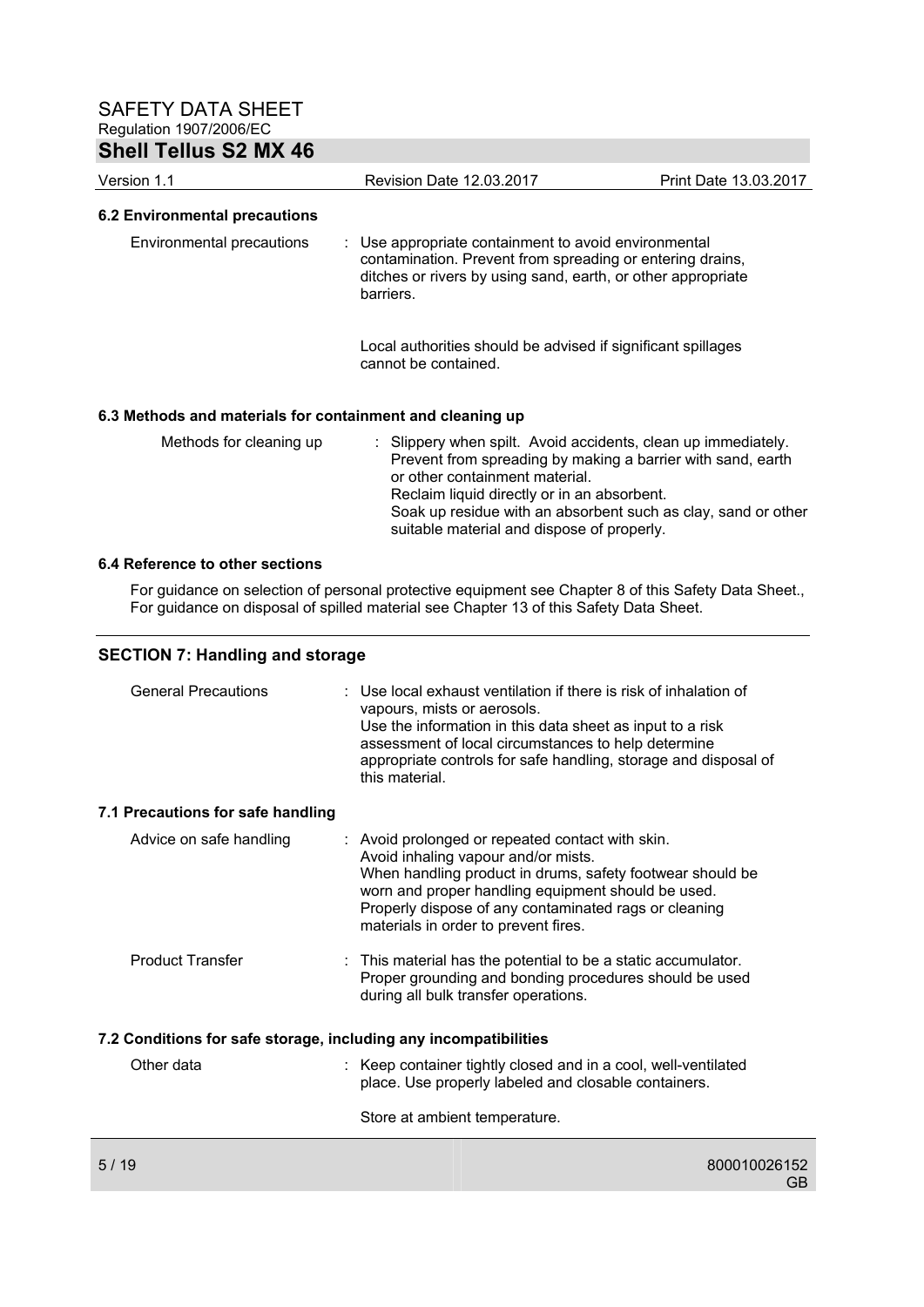| Version 1.1             | <b>Revision Date 12.03.2017</b>                                                                                                                                                                   | Print Date 13.03.2017 |  |
|-------------------------|---------------------------------------------------------------------------------------------------------------------------------------------------------------------------------------------------|-----------------------|--|
|                         |                                                                                                                                                                                                   |                       |  |
|                         | Refer to section 15 for any additional specific legislation<br>covering the packaging and storage of this product.                                                                                |                       |  |
|                         | The storage of this product may be subject to the Control of<br>Pollution (Oil Storage) (England) Regulations. Further<br>guidance may be obtained from the local environmental<br>agency office. |                       |  |
| Packaging material      | : Suitable material: For containers or container linings, use mild<br>steel or high density polyethylene.<br>Unsuitable material: PVC.                                                            |                       |  |
| Container Advice        | : Polyethylene containers should not be exposed to high<br>temperatures because of possible risk of distortion.                                                                                   |                       |  |
| 7.3 Specific end use(s) |                                                                                                                                                                                                   |                       |  |
| Specific use(s)         | Not applicable                                                                                                                                                                                    |                       |  |

## **SECTION 8: Exposure controls/personal protection**

### **8.1 Control parameters**

### **Occupational Exposure Limits**

| Components        | CAS-No. | Value type (Form<br>of exposure) | Control parameters | Basis                                         |
|-------------------|---------|----------------------------------|--------------------|-----------------------------------------------|
| Oil mist, mineral |         | TWA                              | $5 \text{ mg/m}$   | US. ACGIH<br>Threshold<br><b>Limit Values</b> |

### **Biological occupational exposure limits**

No biological limit allocated.

### **Monitoring Methods**

Monitoring of the concentration of substances in the breathing zone of workers or in the general workplace may be required to confirm compliance with an OEL and adequacy of exposure controls. For some substances biological monitoring may also be appropriate.

Validated exposure measurement methods should be applied by a competent person and samples analysed by an accredited laboratory.

Examples of sources of recommended exposure measurement methods are given below or contact the supplier. Further national methods may be available.

National Institute of Occupational Safety and Health (NIOSH), USA: Manual of Analytical Methods http://www.cdc.gov/niosh/

Occupational Safety and Health Administration (OSHA), USA: Sampling and Analytical Methods http://www.osha.gov/

Health and Safety Executive (HSE), UK: Methods for the Determination of Hazardous Substances http://www.hse.gov.uk/

Institut für Arbeitsschutz Deutschen Gesetzlichen Unfallversicherung (IFA) , Germany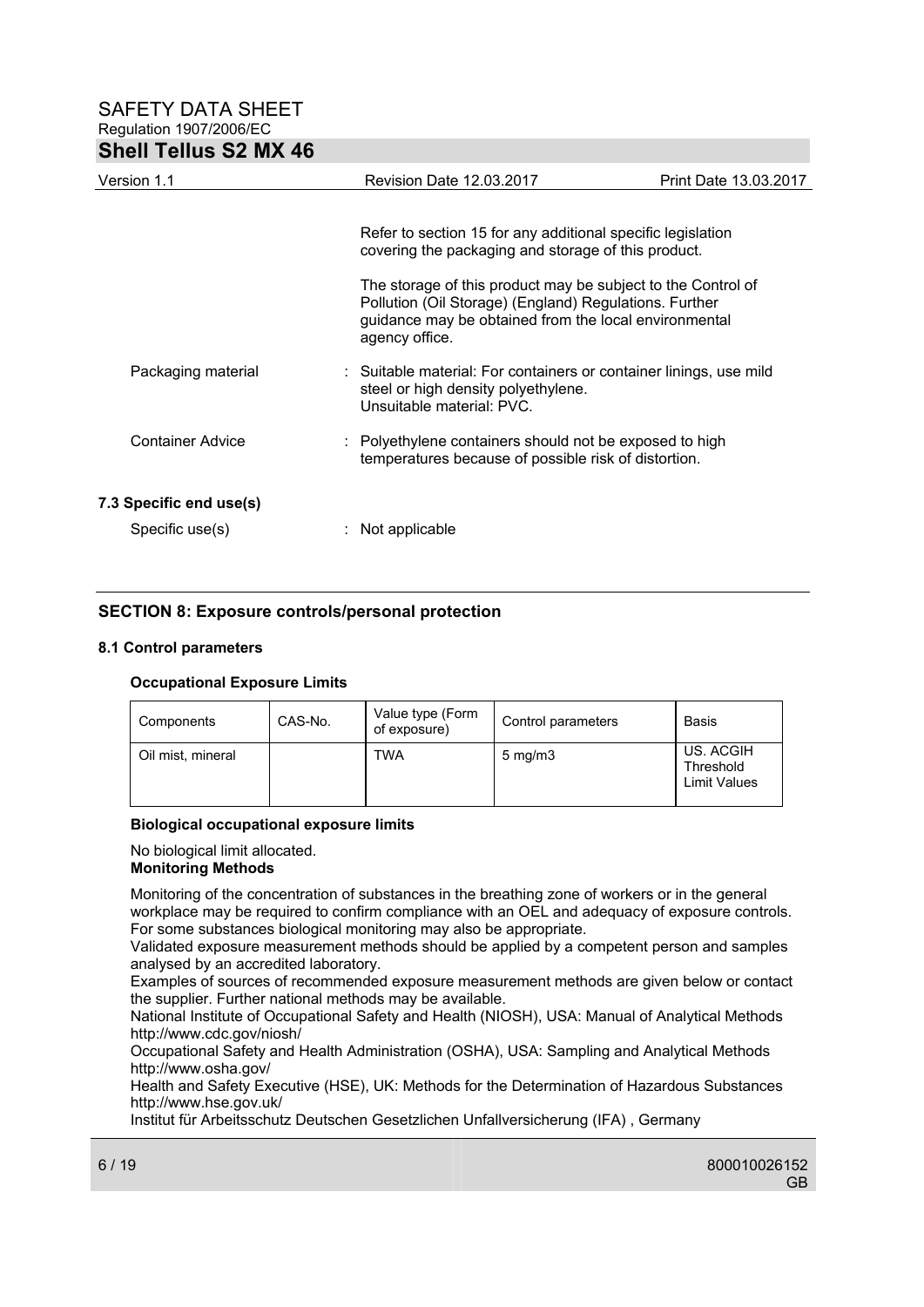# **Shell Tellus S2 MX 46**

Version 1.1 Revision Date 12.03.2017 Print Date 13.03.2017

http://www.dguv.de/inhalt/index.jsp

L'Institut National de Recherche et de Securité, (INRS), France http://www.inrs.fr/accueil

#### **8.2 Exposure controls**

**Engineering measures**The level of protection and types of controls necessary will vary depending upon potential exposure conditions. Select controls based on a risk assessment of local circumstances. Appropriate measures include: Adequate ventilation to control airborne concentrations.

Where material is heated, sprayed or mist formed, there is greater potential for airborne concentrations to be generated.

General Information:

Define procedures for safe handling and maintenance of controls.

Educate and train workers in the hazards and control measures relevant to normal activities associated with this product.

Ensure appropriate selection, testing and maintenance of equipment used to control exposure, e.g. personal protective equipment, local exhaust ventilation.

Drain down system prior to equipment break-in or maintenance.

Retain drain downs in sealed storage pending disposal or subsequent recycle.

Always observe good personal hygiene measures, such as washing hands after handling the material and before eating, drinking, and/or smoking. Routinely wash work clothing and protective equipment to remove contaminants. Discard contaminated clothing and footwear that cannot be cleaned. Practice good housekeeping.

#### **Personal protective equipment**

The provided information is made in consideration of the PPE directive (Council Directive 89/686/EEC) and the CEN European Committee for Standardisation (CEN) standards.

Personal protective equipment (PPE) should meet recommended national standards. Check with PPE suppliers.

| Eye protection  | : If material is handled such that it could be splashed into eyes,<br>protective eyewear is recommended.<br>Approved to EU Standard EN166.                                                                                                                                                                                                                                                                                                                                                                                                                                                                                                                                                                                                                |
|-----------------|-----------------------------------------------------------------------------------------------------------------------------------------------------------------------------------------------------------------------------------------------------------------------------------------------------------------------------------------------------------------------------------------------------------------------------------------------------------------------------------------------------------------------------------------------------------------------------------------------------------------------------------------------------------------------------------------------------------------------------------------------------------|
| Hand protection |                                                                                                                                                                                                                                                                                                                                                                                                                                                                                                                                                                                                                                                                                                                                                           |
| <b>Remarks</b>  | : Where hand contact with the product may occur the use of<br>gloves approved to relevant standards (e.g. Europe: EN374,<br>US: F739) made from the following materials may provide<br>suitable chemical protection. PVC, neoprene or nitrile rubber<br>gloves Suitability and durability of a glove is dependent on<br>usage, e.g. frequency and duration of contact, chemical<br>resistance of glove material, dexterity. Always seek advice<br>from glove suppliers. Contaminated gloves should be<br>replaced. Personal hygiene is a key element of effective hand<br>care. Gloves must only be worn on clean hands. After using<br>gloves, hands should be washed and dried thoroughly.<br>Application of a non-perfumed moisturizer is recommended. |
|                 |                                                                                                                                                                                                                                                                                                                                                                                                                                                                                                                                                                                                                                                                                                                                                           |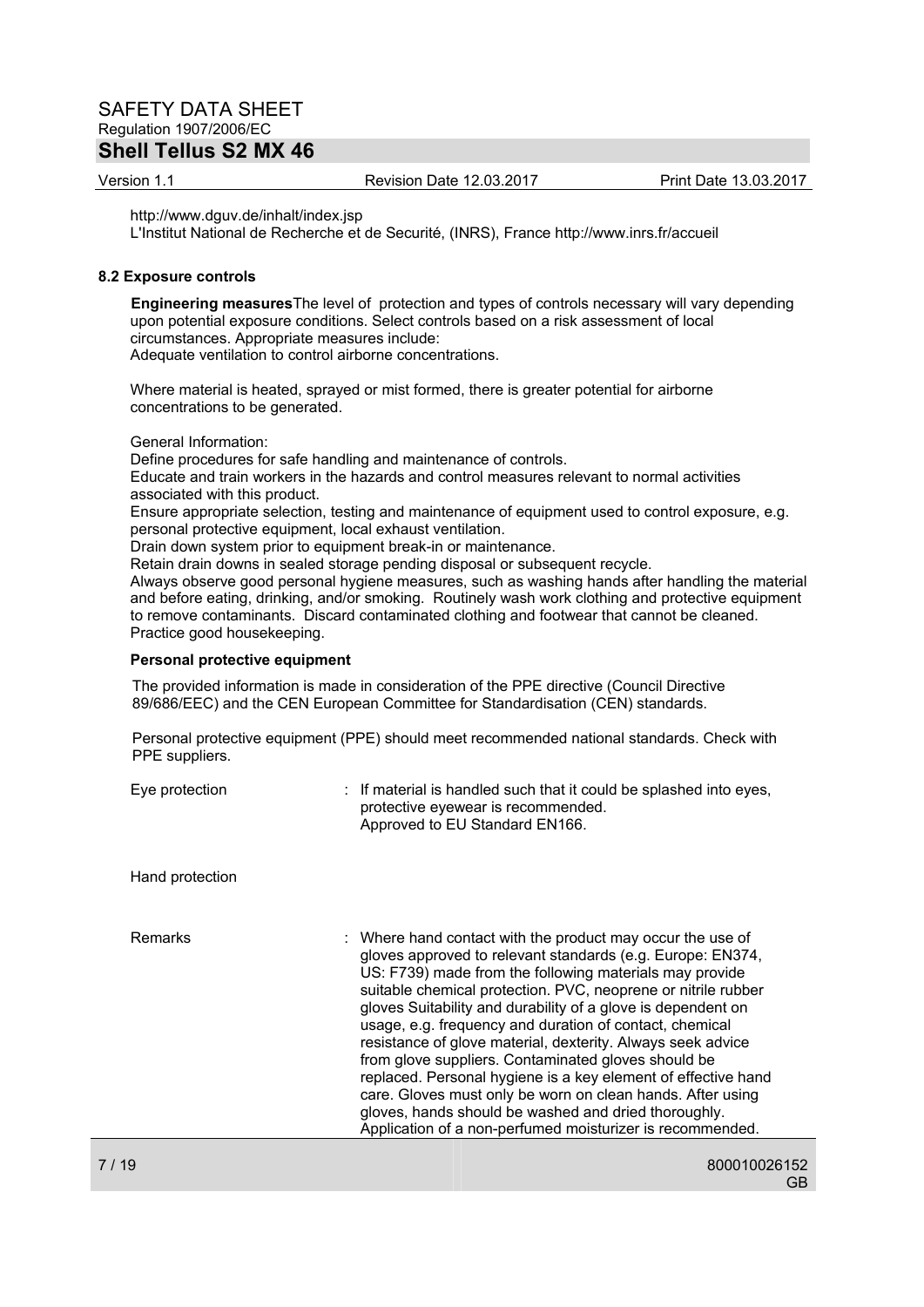| <b>Shell Tellus S2 MX 46</b>           |                                                                                                                                                                                                                                                                                                                                                                                                                                                                                                                                                                                                                                                                                                                                                                                                         |                       |
|----------------------------------------|---------------------------------------------------------------------------------------------------------------------------------------------------------------------------------------------------------------------------------------------------------------------------------------------------------------------------------------------------------------------------------------------------------------------------------------------------------------------------------------------------------------------------------------------------------------------------------------------------------------------------------------------------------------------------------------------------------------------------------------------------------------------------------------------------------|-----------------------|
| Version 1.1                            | Revision Date 12.03.2017                                                                                                                                                                                                                                                                                                                                                                                                                                                                                                                                                                                                                                                                                                                                                                                | Print Date 13.03.2017 |
|                                        | For continuous contact we recommend gloves with<br>breakthrough time of more than 240 minutes with preference<br>for > 480 minutes where suitable gloves can be identified. For<br>short-term/splash protection we recommend the same, but<br>recognize that suitable gloves offering this level of protection<br>may not be available and in this case a lower breakthrough<br>time maybe acceptable so long as appropriate maintenance<br>and replacement regimes are followed. Glove thickness is not<br>a good predictor of glove resistance to a chemical as it is<br>dependent on the exact composition of the glove material.<br>Glove thickness should be typically greater than 0.35 mm<br>depending on the glove make and model.                                                              |                       |
| Skin and body protection               | Skin protection is not ordinarily required beyond standard<br>work clothes.<br>It is good practice to wear chemical resistant gloves.                                                                                                                                                                                                                                                                                                                                                                                                                                                                                                                                                                                                                                                                   |                       |
| Respiratory protection                 | : No respiratory protection is ordinarily required under normal<br>conditions of use.<br>In accordance with good industrial hygiene practices,<br>precautions should be taken to avoid breathing of material.<br>If engineering controls do not maintain airborne<br>concentrations to a level which is adequate to protect worker<br>health, select respiratory protection equipment suitable for the<br>specific conditions of use and meeting relevant legislation.<br>Check with respiratory protective equipment suppliers.<br>Where air-filtering respirators are suitable, select an<br>appropriate combination of mask and filter.<br>Select a filter suitable for combined particulate/organic gases<br>and vapours [Type A/Type P boiling point > 65°C (149°F)]<br>meeting EN14387 and EN143. |                       |
| Thermal hazards                        | Not applicable                                                                                                                                                                                                                                                                                                                                                                                                                                                                                                                                                                                                                                                                                                                                                                                          |                       |
| Hygiene measures                       | Exposure to this product should be reduced as low as<br>reasonably practicable. Reference should be made to the<br>Health and Safety Executive's publication "COSHH<br><b>Essentials"</b> .                                                                                                                                                                                                                                                                                                                                                                                                                                                                                                                                                                                                             |                       |
| <b>Environmental exposure controls</b> |                                                                                                                                                                                                                                                                                                                                                                                                                                                                                                                                                                                                                                                                                                                                                                                                         |                       |
| General advice                         | Take appropriate measures to fulfill the requirements of<br>relevant environmental protection legislation. Avoid<br>contamination of the environment by following advice given in<br>Chapter 6. If necessary, prevent undissolved material from<br>being discharged to waste water. Waste water should be<br>treated in a municipal or industrial waste water treatment plant<br>before discharge to surface water.                                                                                                                                                                                                                                                                                                                                                                                     |                       |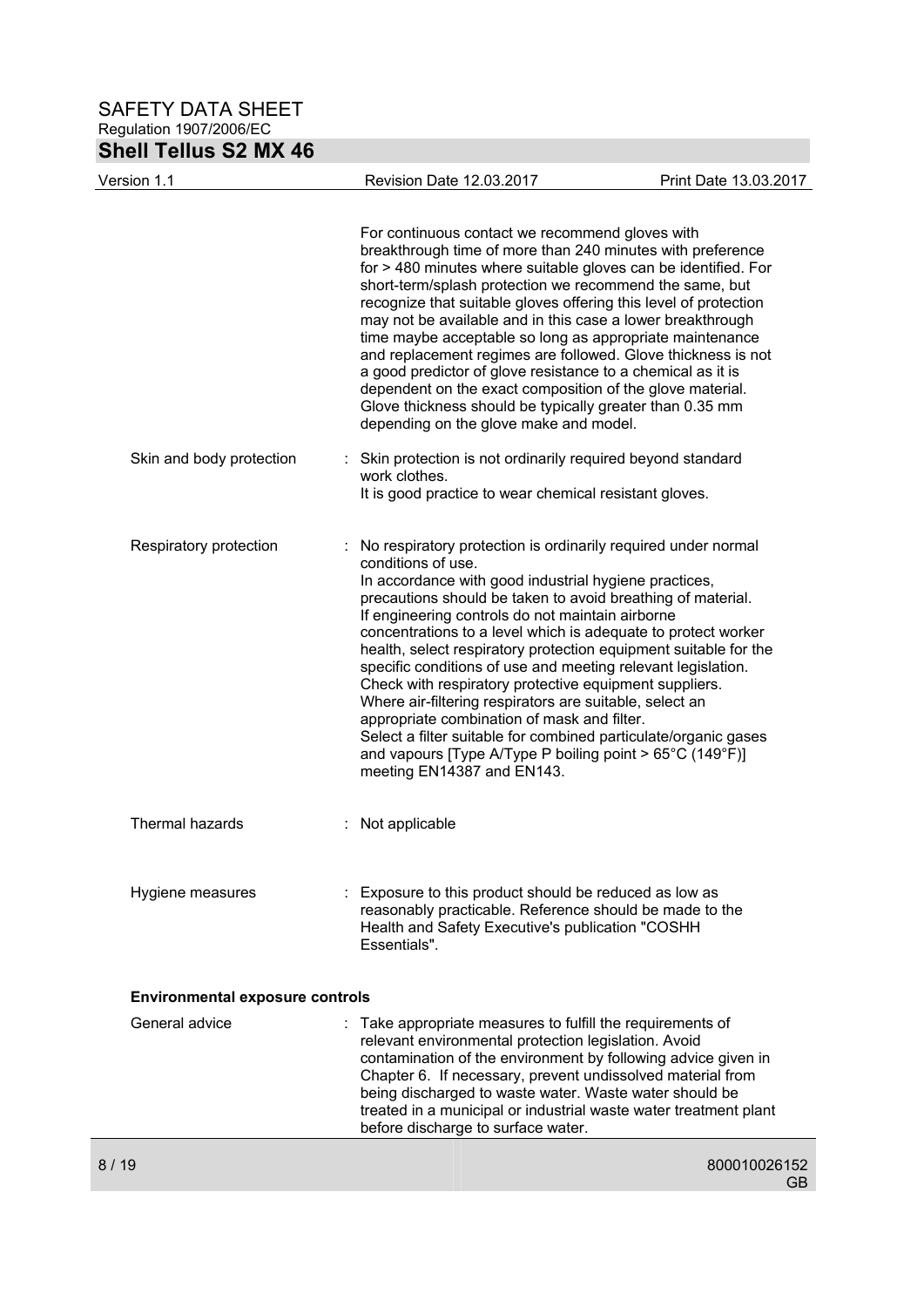| Version 1.1 | Revision Date 12.03.2017 | Print Date 13.03.2017 |
|-------------|--------------------------|-----------------------|
|             |                          |                       |

Local guidelines on emission limits for volatile substances must be observed for the discharge of exhaust air containing vapour.

## **SECTION 9: Physical and chemical properties**

## **9.1 Information on basic physical and chemical properties**

| Appearance                                                                                                                 |          | Liquid at room temperature.                                                                                                                            |
|----------------------------------------------------------------------------------------------------------------------------|----------|--------------------------------------------------------------------------------------------------------------------------------------------------------|
| Colour<br>Odour<br><b>Odour Threshold</b><br>pH<br>pour point<br>Initial boiling point and boiling<br>range<br>Flash point | ÷.<br>÷. | clear<br>Slight hydrocarbon<br>: Data not available<br>Not applicable<br>-30 °CMethod: ISO 3016<br>$\therefore$ > 280 °Cestimated value(s)<br>: 230 °C |
| Evaporation rate                                                                                                           |          | Method: ISO 2592<br>: Data not available                                                                                                               |
| Flammability (solid, gas)                                                                                                  |          | : Data not available                                                                                                                                   |
| Upper explosion limit                                                                                                      |          | : Typical 10 $\%$ (V)                                                                                                                                  |
| Lower explosion limit                                                                                                      |          | : Typical 1 $\%$ (V)                                                                                                                                   |
| Vapour pressure                                                                                                            |          | : $< 0.5$ Pa (20 °C)<br>estimated value(s)                                                                                                             |
| Relative vapour density                                                                                                    |          | $:$ > 1 estimated value(s)                                                                                                                             |
| Relative density                                                                                                           | ÷.       | 0.856(15 °C)                                                                                                                                           |
| Density                                                                                                                    | ÷.       | 856 kg/m3 (15.0 °C)<br>Method: ISO 12185                                                                                                               |
| Solubility(ies)                                                                                                            |          |                                                                                                                                                        |
| Water solubility                                                                                                           |          | : negligible                                                                                                                                           |
| Solubility in other solvents                                                                                               | ÷.       | Data not available                                                                                                                                     |
| Partition coefficient: n-<br>octanol/water                                                                                 |          | $\therefore$ Pow: $> 6$ (based on information on similar products)                                                                                     |
| Auto-ignition temperature                                                                                                  |          | $\therefore$ >                                                                                                                                         |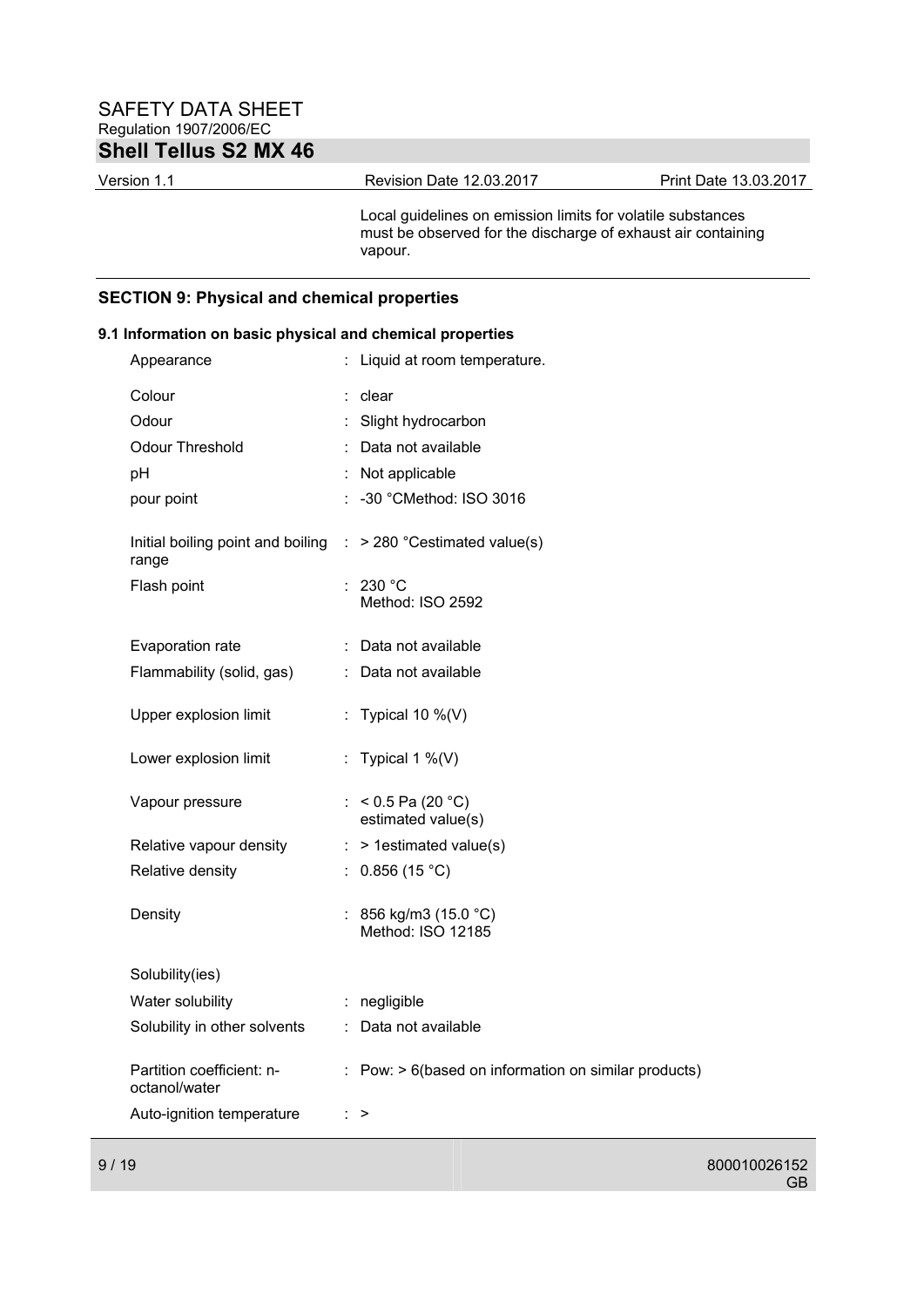| Version 1.1                 | Revision Date 12.03.2017                              | Print Date 13.03.2017 |  |
|-----------------------------|-------------------------------------------------------|-----------------------|--|
|                             | 320 °C                                                |                       |  |
| Viscosity                   |                                                       |                       |  |
| Viscosity, dynamic          | : Data not available                                  |                       |  |
| Viscosity, kinematic        | : 46 mm2/s (40.0 $^{\circ}$ C)<br>Method: ISO 3104    |                       |  |
|                             | 6.9 mm2/s (100 $°C$ )<br>Method: ISO 3104             |                       |  |
|                             | 580 mm2/s (0 °C)<br>Method: ISO 3104                  |                       |  |
| <b>Explosive properties</b> | : Not classified                                      |                       |  |
| Oxidizing properties        | : Data not available                                  |                       |  |
| 9.2 Other information       |                                                       |                       |  |
|                             | 天下 きょうしょう きょうきょう しょうしょう しょうしょうしょう しょうしょうしょう しょうしょうしょう |                       |  |

| Conductivity              | This material is not expected to be a static accumulator. |
|---------------------------|-----------------------------------------------------------|
| Decomposition temperature | : Data not available                                      |

## **SECTION 10: Stability and reactivity**

### **10.1 Reactivity**

The product does not pose any further reactivity hazards in addition to those listed in the following sub-paragraph.

# **10.2 Chemical stability**

Stable.

No hazardous reaction is expected when handled and stored according to provisions

## **10.3 Possibility of hazardous reactions**

|       | Hazardous reactions                   | : Reacts with strong oxidising agents.                                                |
|-------|---------------------------------------|---------------------------------------------------------------------------------------|
|       | 10.4 Conditions to avoid              |                                                                                       |
|       | Conditions to avoid                   | $\therefore$ Extremes of temperature and direct sunlight.                             |
|       | 10.5 Incompatible materials           |                                                                                       |
|       | Materials to avoid                    | : Strong oxidising agents.                                                            |
|       | 10.6 Hazardous decomposition products |                                                                                       |
|       | Hazardous decomposition<br>products   | : Hazardous decomposition products are not expected to form<br>during normal storage. |
| 10/19 |                                       | 800010026152<br>GB                                                                    |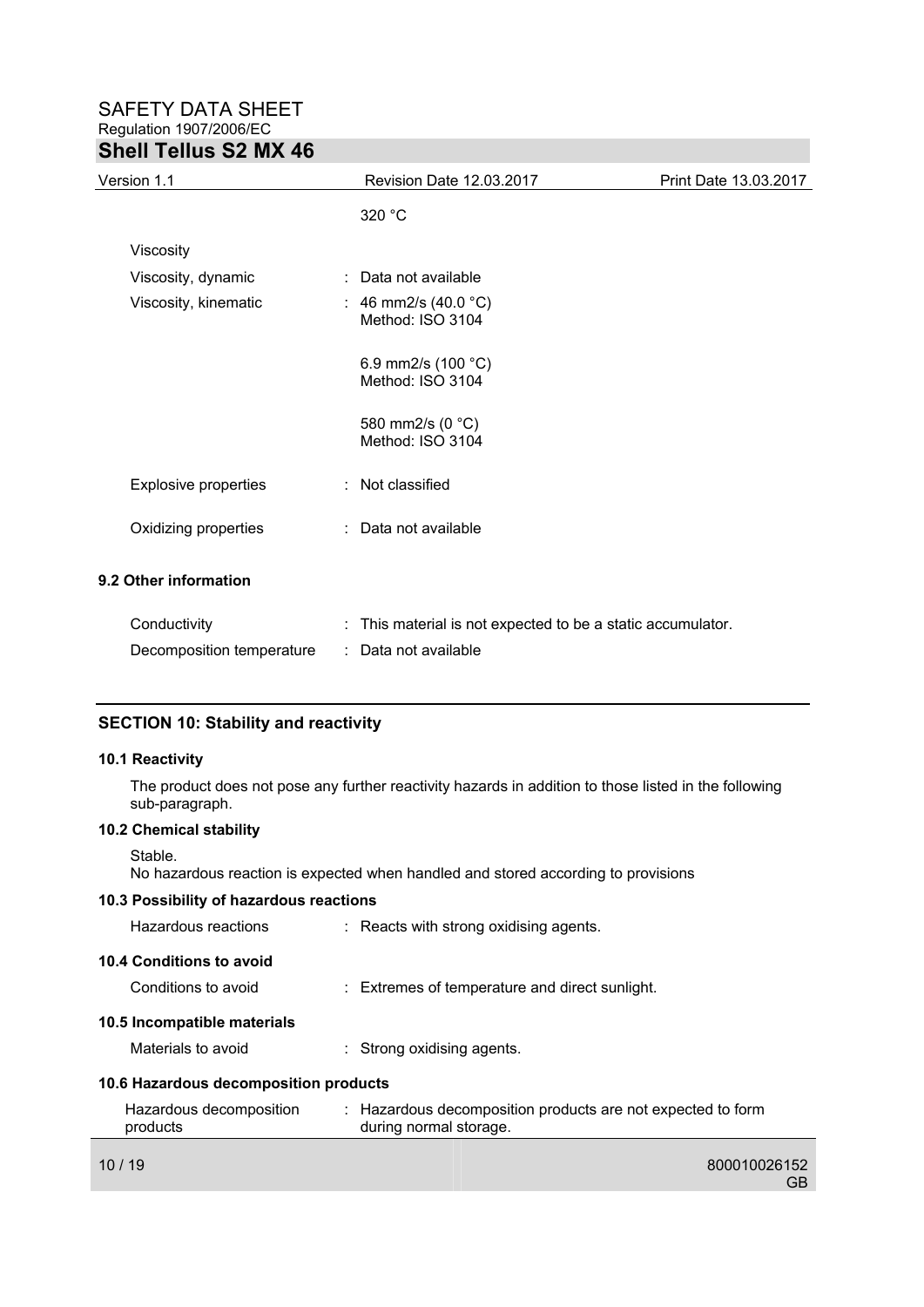Version 1.1 Revision Date 12.03.2017 Print Date 13.03.2017

## **SECTION 11: Toxicological information**

## **11.1 Information on toxicological effects**

| Basis for assessment                        | $\therefore$ Information given is based on data on the components and<br>the toxicology of similar products. Unless indicated otherwise,<br>the data presented is representative of the product as a<br>whole, rather than for individual component(s). |
|---------------------------------------------|---------------------------------------------------------------------------------------------------------------------------------------------------------------------------------------------------------------------------------------------------------|
| Information on likely routes of<br>exposure | : Skin and eye contact are the primary routes of exposure<br>although exposure may occur following accidental ingestion.                                                                                                                                |
| <b>Acute toxicity</b>                       |                                                                                                                                                                                                                                                         |
| <b>Product:</b>                             |                                                                                                                                                                                                                                                         |
| Acute oral toxicity                         | : LD50 rat: $> 5,000$ mg/kg<br>Remarks: Expected to be of low toxicity:                                                                                                                                                                                 |
| Acute inhalation toxicity                   | $\therefore$ Remarks: Not considered to be an inhalation hazard under<br>normal conditions of use.                                                                                                                                                      |
| Acute dermal toxicity                       | : LD50 Rabbit: $>$ 5,000 mg/kg<br>Remarks: Expected to be of low toxicity:                                                                                                                                                                              |

#### **Skin corrosion/irritation**

#### **Product:**

Remarks: Expected to be slightly irritating., Prolonged or repeated skin contact without proper cleaning can clog the pores of the skin resulting in disorders such as oil acne/folliculitis.

#### **Serious eye damage/eye irritation**

### **Product:**

Remarks: Expected to be slightly irritating.

## **Respiratory or skin sensitisation**

### **Product:**

Remarks: For respiratory and skin sensitisation:, Not expected to be a sensitiser.

### **Germ cell mutagenicity**

### **Product:**

: Remarks: Not considered a mutagenic hazard.

## **Carcinogenicity**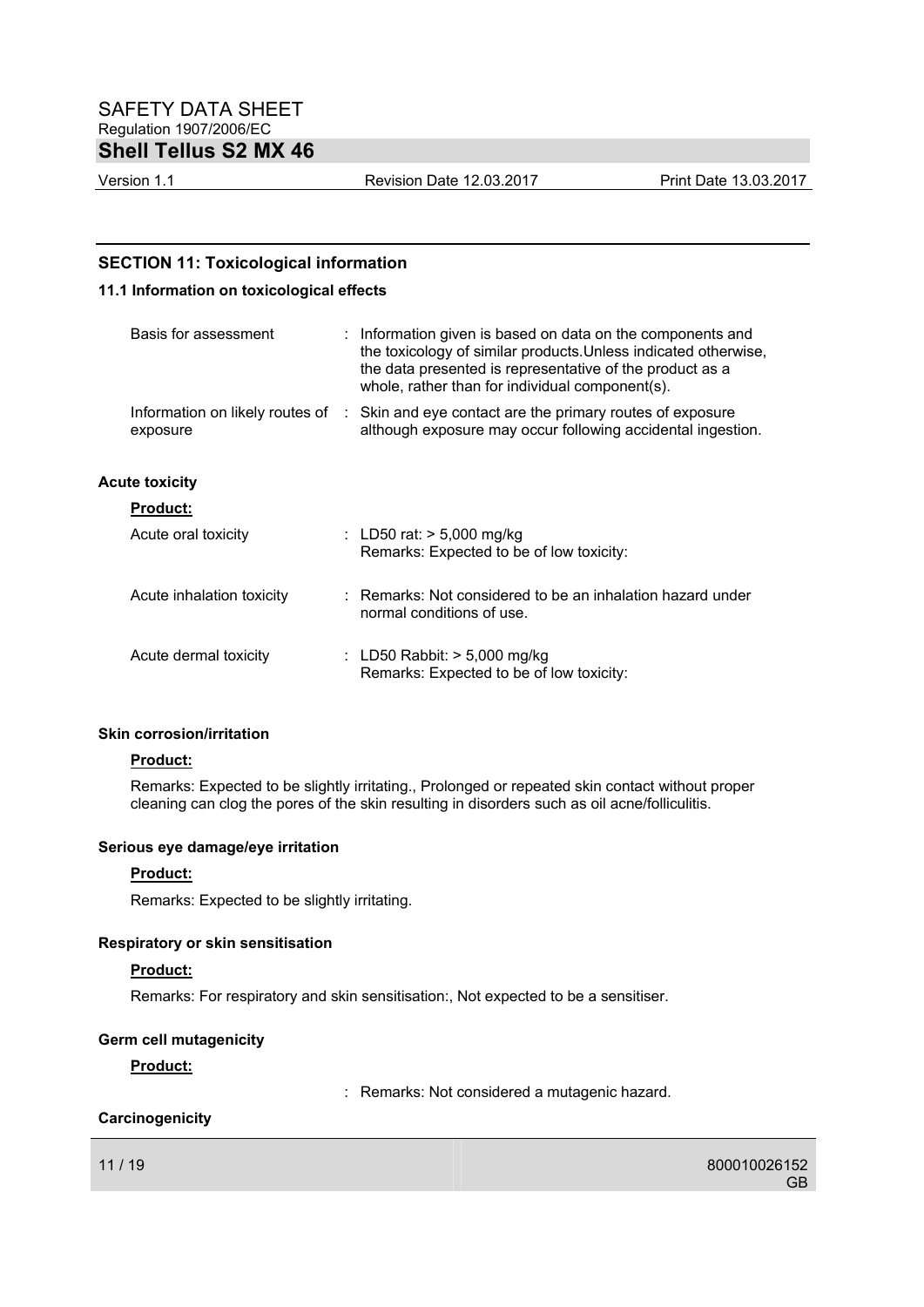Version 1.1 Revision Date 12.03.2017 Print Date 13.03.2017

#### **Product:**

Remarks: Not expected to be carcinogenic.

Remarks: Product contains mineral oils of types shown to be non-carcinogenic in animal skinpainting studies., Highly refined mineral oils are not classified as carcinogenic by the International Agency for Research on Cancer (IARC).

| <b>Material</b>            | <b>GHS/CLP Carcinogenicity Classification</b> |
|----------------------------|-----------------------------------------------|
| Highly refined mineral oil | I No carcinogenicity classification.          |

#### **Reproductive toxicity**

#### **Product:**

Remarks: Not expected to impair fertility., Not expected to be a developmental toxicant.

#### **STOT - single exposure**

#### **Product:**

Remarks: Not expected to be a hazard.

**Service State State State State** 

#### **STOT - repeated exposure**

### **Product:**

Remarks: Not expected to be a hazard.

#### **Aspiration toxicity**

### **Product:**

Not considered an aspiration hazard.

#### **Further information**

#### **Product:**

Remarks: Used oils may contain harmful impurities that have accumulated during use. The concentration of such impurities will depend on use and they may present risks to health and the environment on disposal., ALL used oil should be handled with caution and skin contact avoided as far as possible.

Remarks: High pressure injection of product into the skin may lead to local necrosis if the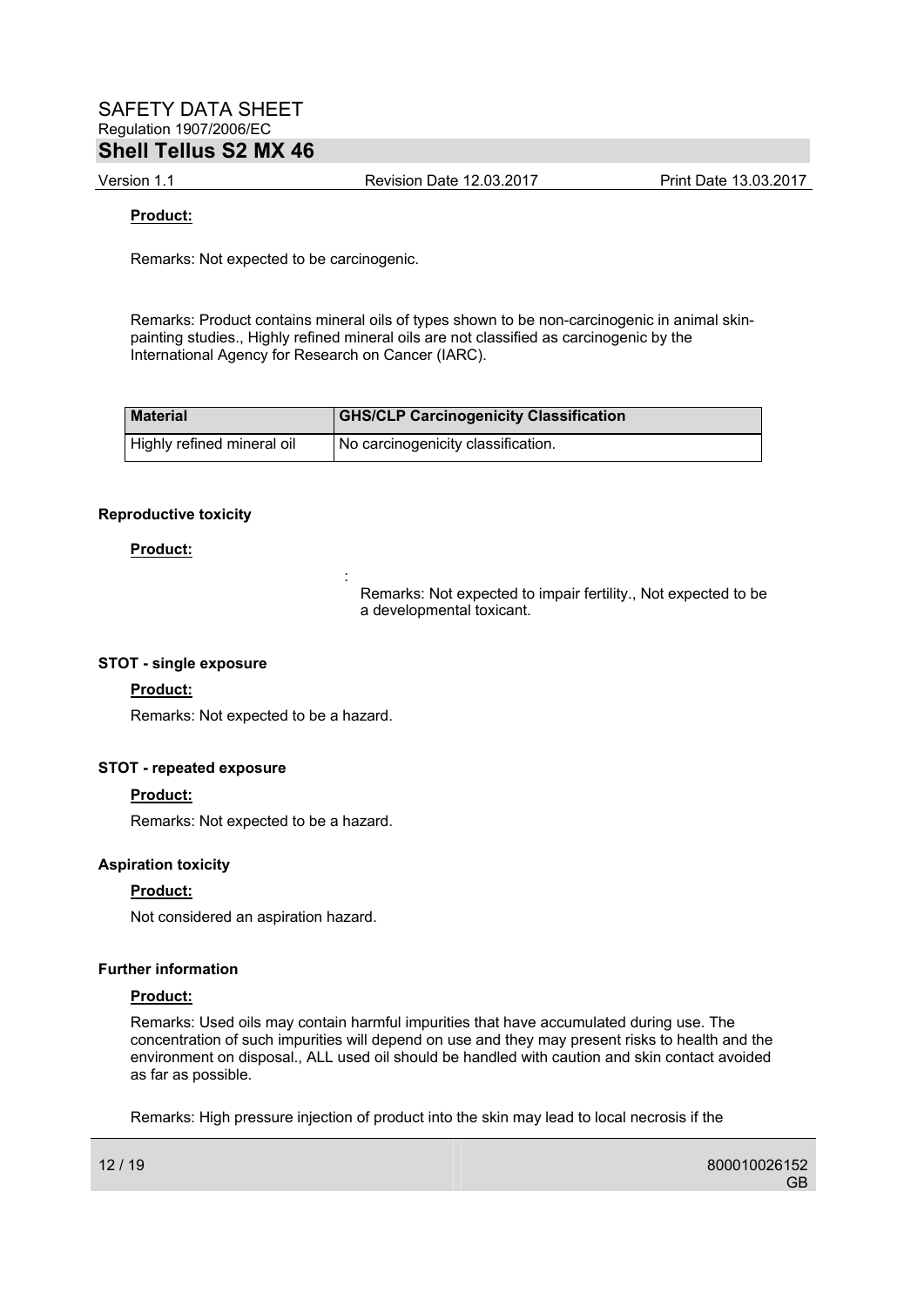Version 1.1 Revision Date 12.03.2017 Print Date 13.03.2017

product is not surgically removed.

Remarks: Slightly irritating to respiratory system.

Remarks: Classifications by other authorities under varying regulatory frameworks may exist.

| Summary on evaluation of the CMR properties<br>Germ cell mutagenicity-<br>Assessment | : This product does not meet the criteria for classification in<br>categories 1A/1B. |
|--------------------------------------------------------------------------------------|--------------------------------------------------------------------------------------|
| Carcinogenicity -<br>Assessment                                                      | : This product does not meet the criteria for classification in<br>categories 1A/1B. |
| Reproductive toxicity -<br>Assessment                                                | : This product does not meet the criteria for classification in<br>categories 1A/1B. |

## **SECTION 12: Ecological information**

## **12.1 Toxicity**

| Basis for assessment<br>Product:                     | : Ecotoxicological data have not been determined specifically<br>for this product.<br>Information given is based on a knowledge of the components<br>and the ecotoxicology of similar products.<br>Unless indicated otherwise, the data presented is<br>representative of the product as a whole, rather than for<br>individual component(s).(LL/EL/IL50 expressed as the<br>nominal amount of product required to prepare aqueous test<br>extract). |
|------------------------------------------------------|------------------------------------------------------------------------------------------------------------------------------------------------------------------------------------------------------------------------------------------------------------------------------------------------------------------------------------------------------------------------------------------------------------------------------------------------------|
| Toxicity to fish (Acute<br>toxicity)                 | $\therefore$ Remarks: Expected to be practically non toxic:<br>LL/EL/IL50 > 100 mg/l                                                                                                                                                                                                                                                                                                                                                                 |
| Toxicity to crustacean (Acute<br>toxicity)           | $\therefore$ Remarks: Expected to be practically non toxic:<br>LL/EL/IL50 > 100 mg/l                                                                                                                                                                                                                                                                                                                                                                 |
| Toxicity to algae/aquatic<br>plants (Acute toxicity) | : Remarks: Expected to be practically non toxic:<br>LL/EL/IL50 > 100 mg/l                                                                                                                                                                                                                                                                                                                                                                            |
| Toxicity to fish (Chronic<br>toxicity)               | : Remarks: Data not available                                                                                                                                                                                                                                                                                                                                                                                                                        |
| Toxicity to crustacean<br>(Chronic toxicity)         | : Remarks: Data not available                                                                                                                                                                                                                                                                                                                                                                                                                        |
| Toxicity to microorganisms<br>(Acute toxicity)       | Remarks: Data not available                                                                                                                                                                                                                                                                                                                                                                                                                          |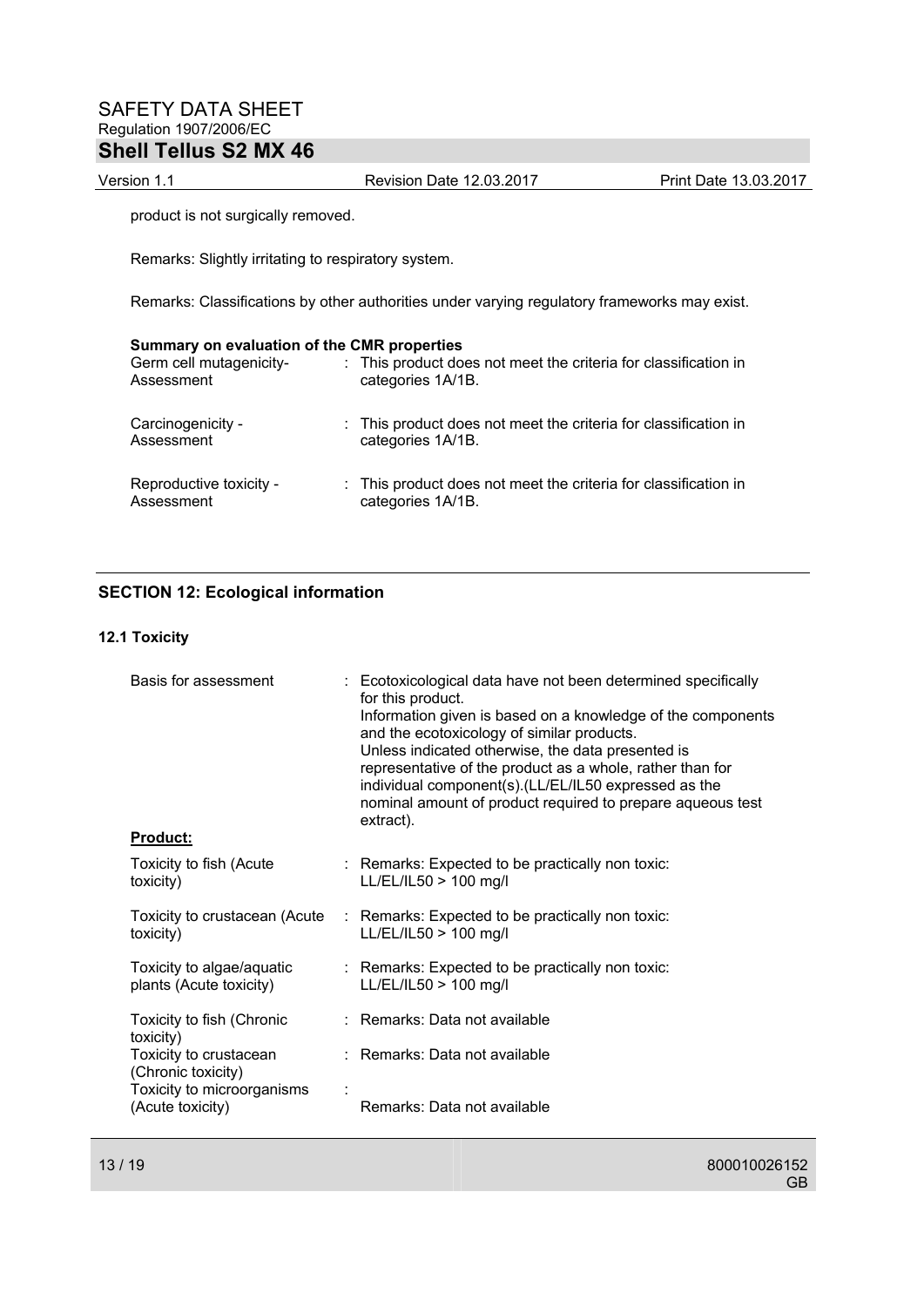Version 1.1 Revision Date 12.03.2017 Print Date 13.03.2017

## **12.2 Persistence and degradability**

| Product:                                   |                                                                                                                                                                                                                                                                                                                                                                                                                                                                         |
|--------------------------------------------|-------------------------------------------------------------------------------------------------------------------------------------------------------------------------------------------------------------------------------------------------------------------------------------------------------------------------------------------------------------------------------------------------------------------------------------------------------------------------|
| Biodegradability                           | : Remarks: Expected to be not readily biodegradable., Major<br>constituents are expected to be inherently biodegradable, but<br>contains components that may persist in the environment.                                                                                                                                                                                                                                                                                |
| 12.3 Bioaccumulative potential             |                                                                                                                                                                                                                                                                                                                                                                                                                                                                         |
| <b>Product:</b>                            |                                                                                                                                                                                                                                                                                                                                                                                                                                                                         |
| Bioaccumulation                            | : Remarks: Contains components with the potential to<br>bioaccumulate.                                                                                                                                                                                                                                                                                                                                                                                                  |
| Partition coefficient: n-<br>octanol/water | : Pow: > 6Remarks: (based on information on similar products)                                                                                                                                                                                                                                                                                                                                                                                                           |
| 12.4 Mobility in soil                      |                                                                                                                                                                                                                                                                                                                                                                                                                                                                         |
| <b>Product:</b>                            |                                                                                                                                                                                                                                                                                                                                                                                                                                                                         |
| Mobility                                   | : Remarks: Liquid under most environmental conditions., If it<br>enters soil, it will adsorb to soil particles and will not be<br>mobile.<br>Remarks: Floats on water.                                                                                                                                                                                                                                                                                                  |
| 12.5 Results of PBT and vPvB assessment    |                                                                                                                                                                                                                                                                                                                                                                                                                                                                         |
| Product:                                   |                                                                                                                                                                                                                                                                                                                                                                                                                                                                         |
| Assessment                                 | : This mixture does not contain any REACH registered<br>substances that are assessed to be a PBT or a vPvB.                                                                                                                                                                                                                                                                                                                                                             |
| 12.6 Other adverse effects                 |                                                                                                                                                                                                                                                                                                                                                                                                                                                                         |
| Product:                                   |                                                                                                                                                                                                                                                                                                                                                                                                                                                                         |
| Additional ecological<br>information       | : Product is a mixture of non-volatile components, which are not<br>expected to be released to air in any significant quantities.,<br>Not expected to have ozone depletion potential,<br>photochemical ozone creation potential or global warming<br>potential.<br>Poorly soluble mixture., May cause physical fouling of aquatic<br>organisms.<br>Mineral oil is not expected to cause any chronic effects to<br>aquatic organisms at concentrations less than 1 mg/l. |

# **SECTION 13: Disposal considerations**

## **13.1 Waste treatment methods**

| Product | : Recover or recycle if possible.<br>It is the responsibility of the waste generator to determine the |
|---------|-------------------------------------------------------------------------------------------------------|
| 14/19   | 800010026152<br>GB.                                                                                   |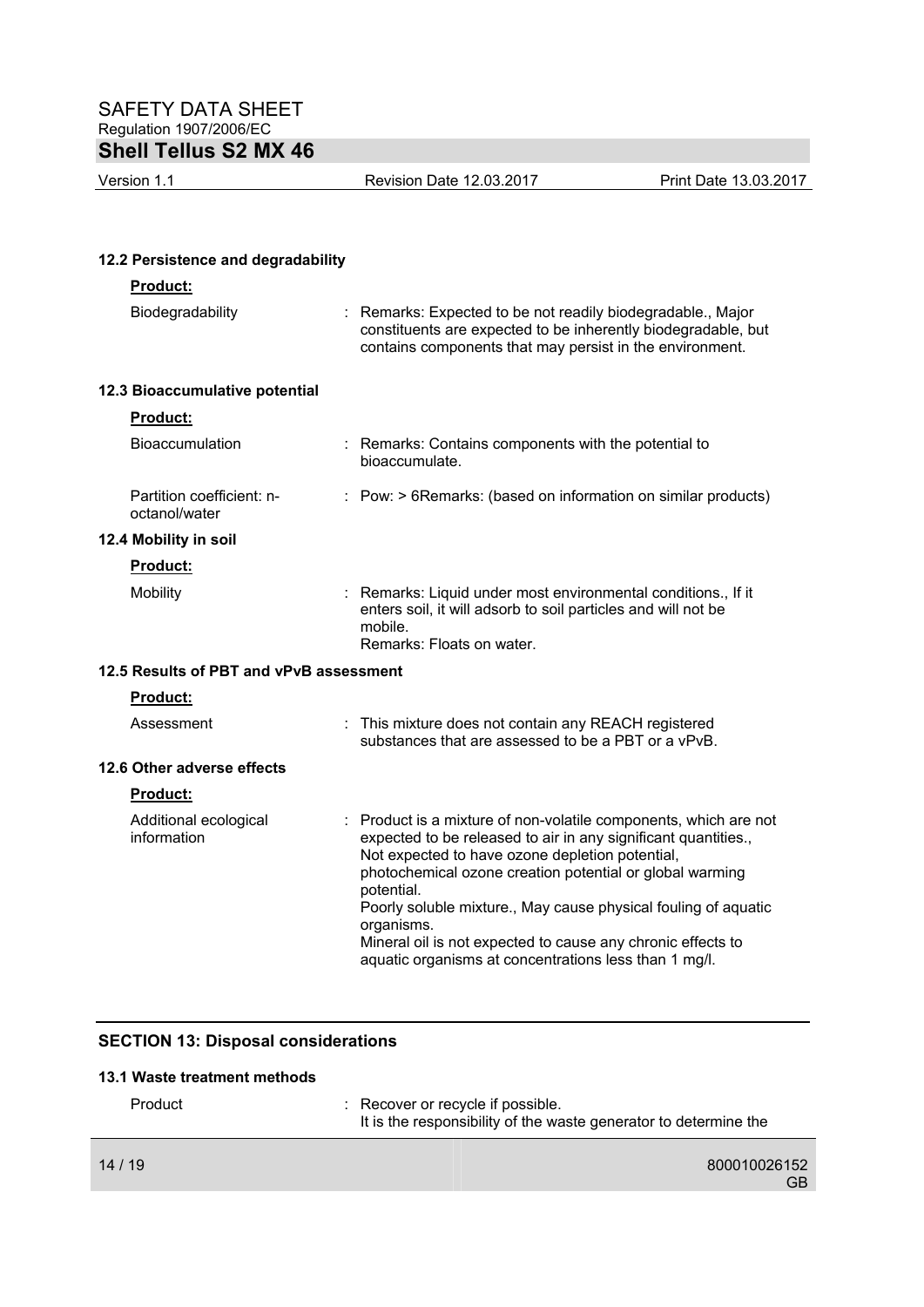| <b>Shell Tellus S2 MX 46</b>         |                                                                                                                                                                                                                                                                                                         |                       |
|--------------------------------------|---------------------------------------------------------------------------------------------------------------------------------------------------------------------------------------------------------------------------------------------------------------------------------------------------------|-----------------------|
| Version 1.1                          | Revision Date 12.03.2017                                                                                                                                                                                                                                                                                | Print Date 13.03.2017 |
|                                      | toxicity and physical properties of the material generated to<br>determine the proper waste classification and disposal<br>methods in compliance with applicable regulations.<br>Do not dispose into the environment, in drains or in water<br>courses                                                  |                       |
|                                      | Waste product should not be allowed to contaminate soil or<br>ground water, or be disposed of into the environment.<br>Waste, spills or used product is dangerous waste.                                                                                                                                |                       |
| Contaminated packaging               | Dispose in accordance with prevailing regulations, preferably<br>to a recognized collector or contractor. The competence of<br>the collector or contractor should be established beforehand.<br>Disposal should be in accordance with applicable regional,<br>national, and local laws and regulations. |                       |
| Local legislation<br>Waste catalogue |                                                                                                                                                                                                                                                                                                         |                       |
|                                      | EU Waste Disposal Code (EWC):                                                                                                                                                                                                                                                                           |                       |
| Waste Code                           |                                                                                                                                                                                                                                                                                                         |                       |
|                                      | 13 01 10*                                                                                                                                                                                                                                                                                               |                       |
| Remarks                              | Disposal should be in accordance with applicable regional,<br>national, and local laws and regulations.                                                                                                                                                                                                 |                       |
|                                      | Classification of waste is always the responsibility of the end<br>user.                                                                                                                                                                                                                                |                       |

# **SECTION 14: Transport information**

| 14.1 UN number                     |                                     |
|------------------------------------|-------------------------------------|
| <b>ADR</b>                         | : Not regulated as a dangerous good |
| <b>RID</b>                         | Not regulated as a dangerous good   |
| <b>IMDG</b>                        | Not regulated as a dangerous good   |
| <b>IATA</b>                        | : Not regulated as a dangerous good |
| 14.2 Proper shipping name          |                                     |
| <b>ADR</b>                         | : Not regulated as a dangerous good |
| <b>RID</b>                         | Not regulated as a dangerous good   |
| <b>IMDG</b>                        | Not regulated as a dangerous good   |
| <b>IATA</b>                        | Not regulated as a dangerous good   |
| <b>14.3 Transport hazard class</b> |                                     |
| <b>ADR</b>                         | : Not regulated as a dangerous good |
| <b>RID</b>                         | Not regulated as a dangerous good   |
| <b>IMDG</b>                        | Not regulated as a dangerous good   |
| IATA                               | Not regulated as a dangerous good   |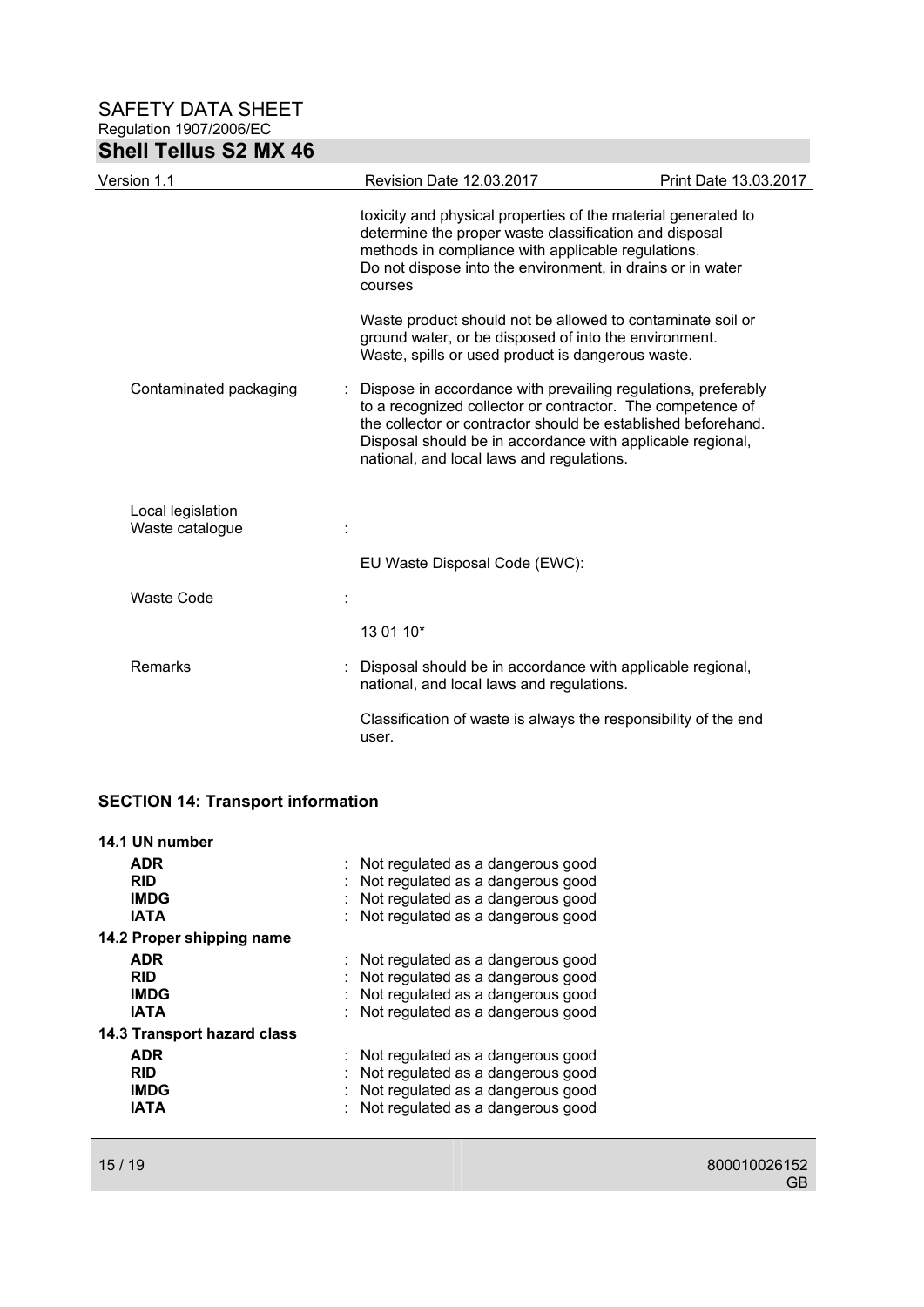## **Shell Tellus S2 MX 46**

| Version 1.1                       | Revision Date 12.03.2017                                                                                                                                                             | Print Date 13.03.2017 |
|-----------------------------------|--------------------------------------------------------------------------------------------------------------------------------------------------------------------------------------|-----------------------|
| 14.4 Packing group                |                                                                                                                                                                                      |                       |
| <b>ADR</b>                        | : Not regulated as a dangerous good                                                                                                                                                  |                       |
| <b>RID</b>                        | Not regulated as a dangerous good                                                                                                                                                    |                       |
| <b>IMDG</b>                       | Not regulated as a dangerous good                                                                                                                                                    |                       |
| <b>IATA</b>                       | Not regulated as a dangerous good                                                                                                                                                    |                       |
| <b>14.5 Environmental hazards</b> |                                                                                                                                                                                      |                       |
| <b>ADR</b>                        | : Not regulated as a dangerous good                                                                                                                                                  |                       |
| <b>RID</b>                        | Not regulated as a dangerous good                                                                                                                                                    |                       |
| <b>IMDG</b>                       | Not regulated as a dangerous good                                                                                                                                                    |                       |
| 14.6 Special precautions for user |                                                                                                                                                                                      |                       |
| <b>Remarks</b>                    | : Special Precautions: Refer to Chapter 7, Handling & Storage,<br>for special precautions which a user needs to be aware of or<br>needs to comply with in connection with transport. |                       |
|                                   | 14.7 Transport in bulk according to Annex II of MARPOL 73/78 and the IBC Code                                                                                                        |                       |
| Pollution category                | : Not applicable                                                                                                                                                                     |                       |
| Ship type                         | Not applicable                                                                                                                                                                       |                       |
| Product name                      | : Not applicable                                                                                                                                                                     |                       |
| Special precautions               | Not applicable<br>÷.                                                                                                                                                                 |                       |
| <b>Additional Information</b>     | : MARPOL Annex 1 rules apply for bulk shipments by sea.                                                                                                                              |                       |

## **SECTION 15: Regulatory information**

#### **15.1 Safety, health and environmental regulations/legislation specific for the substance or mixture**

| REACH - List of substances subject to authorisation |  | : Product is not subject to |
|-----------------------------------------------------|--|-----------------------------|
| (Annex XIV)                                         |  | Authorisation under REACH.  |

Volatile organic compounds : 0 %

Other regulations : Environmental Protection Act 1990 (as amended). Health and Safety at Work etc. Act 1974. Consumers Protection Act 1987. Pollution Prevention and Control Act 1999. Environment Act 1995. Factories Act 1961. The Carriage of Dangerous Goods and Use of Transportable Pressure Equipment (Amendment) Regulations 2011. Chemicals (Hazard Information and Packaging for Supply) Regulations 2009. Control of Substances Hazardous to Health Regulations 2002 (as amended). Merchant Shipping (Dangerous Goods and Marine Pollutants) Regulations 1997. Reporting of Injuries, Diseases and Dangerous Occurrences Regulations 1995 (as amended). Personal Protective Equipment Regulations 2002. Personal Protective Equipment at Work Regulations 1992. Hazardous Waste (England and Wales) Regulations 2005(as amended). Control of Major Accident Hazards Regulations 1999 (as amended). Renewable Transport Fuel Obligations Order 2007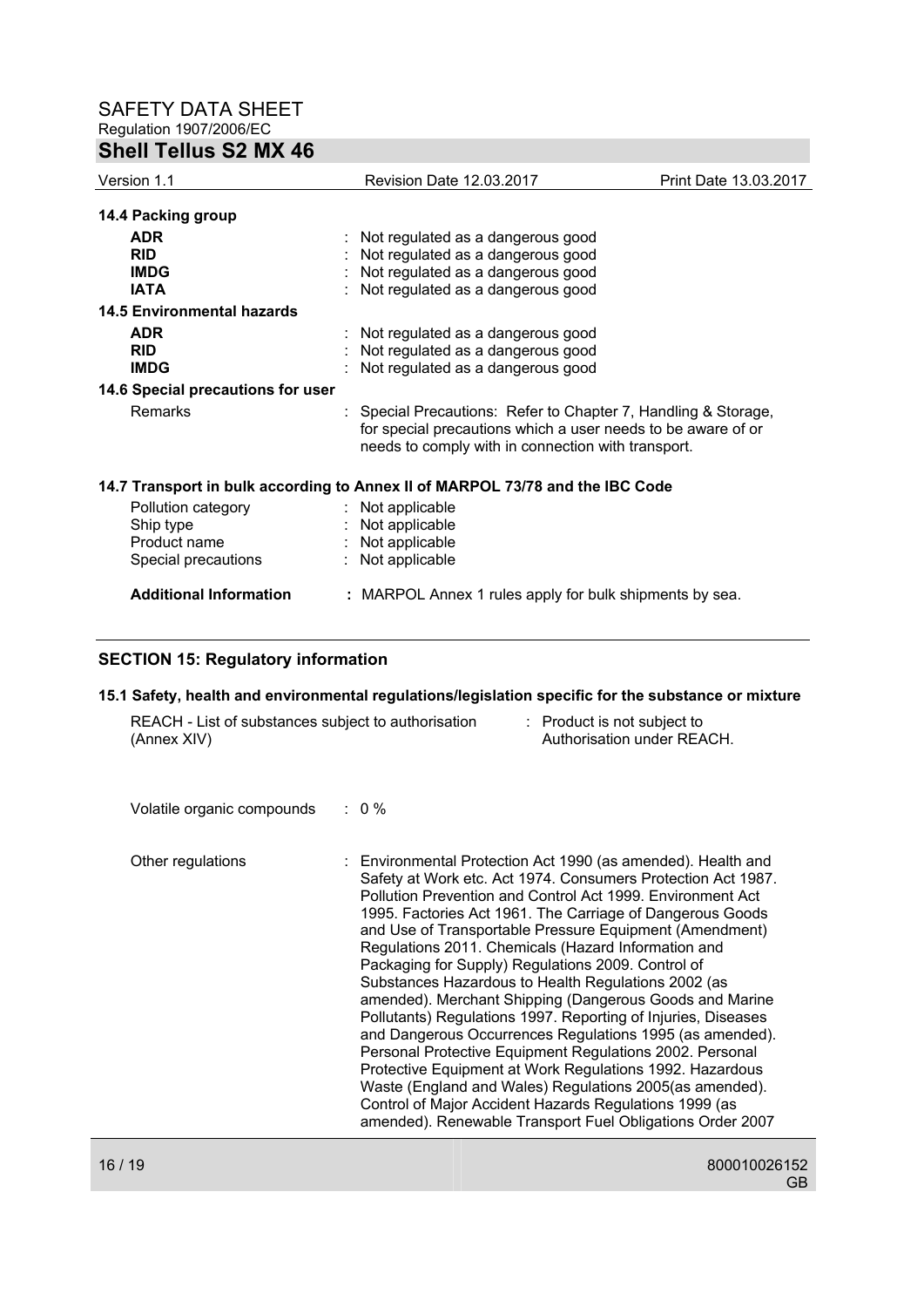| Version 1.1                                                               | Revision Date 12.03.2017                                                                                                                                                                                                                                                                                                                        | Print Date 13.03.2017 |  |  |
|---------------------------------------------------------------------------|-------------------------------------------------------------------------------------------------------------------------------------------------------------------------------------------------------------------------------------------------------------------------------------------------------------------------------------------------|-----------------------|--|--|
|                                                                           | (as amended). Energy Act 2011. Environmental Permitting<br>(England and Wales) Regulations 2010 (as amended). Waste<br>(England and Wales) Regulations 2011 (as amended).<br>Planning (Hazardous Substances) Act 1990 and associated<br>regulations. The Environmental Protection (Controls on<br>Ozone-Depleting Substances) Regulations 2011. |                       |  |  |
| The components of this product are reported in the following inventories: |                                                                                                                                                                                                                                                                                                                                                 |                       |  |  |

| <b>EINECS</b> | : All components listed or polymer exempt. |
|---------------|--------------------------------------------|
| TSCA          | : All components listed.                   |

## **15.2 Chemical safety assessment**

No Chemical Safety Assessment has been carried out for this substance/mixture by the supplier.

## **SECTION 16: Other information**

,

**Full text of H-Statements** 

May be fatal if swallowed and enters airways.

### **Full text of other abbreviations**

| Asp. Tox. | Aspiration hazard                                                                                                                                                                         |
|-----------|-------------------------------------------------------------------------------------------------------------------------------------------------------------------------------------------|
|           | Abbreviations and Acronyms : The standard abbreviations and acronyms used in this<br>document can be looked up in reference literature (e.g.<br>scientific dictionaries) and/or websites. |
|           | ACGIH = American Conference of Governmental Industrial<br><b>Hygienists</b>                                                                                                               |
|           | ADR = European Agreement concerning the International<br>Carriage of Dangerous Goods by Road                                                                                              |
|           | AICS = Australian Inventory of Chemical Substances<br>ASTM = American Society for Testing and Materials                                                                                   |
|           | BEL = Biological exposure limits                                                                                                                                                          |
|           | BTEX = Benzene, Toluene, Ethylbenzene, Xylenes                                                                                                                                            |
|           | CAS = Chemical Abstracts Service                                                                                                                                                          |
|           | CEFIC = European Chemical Industry Council                                                                                                                                                |
|           | CLP = Classification Packaging and Labelling                                                                                                                                              |
|           | COC = Cleveland Open-Cup                                                                                                                                                                  |
|           | DIN = Deutsches Institut fur Normung                                                                                                                                                      |
|           | DMEL = Derived Minimal Effect Level                                                                                                                                                       |
|           | DNEL = Derived No Effect Level                                                                                                                                                            |
|           | DSL = Canada Domestic Substance List                                                                                                                                                      |
|           | EC = European Commission                                                                                                                                                                  |
|           | EC50 = Effective Concentration fifty                                                                                                                                                      |
|           | ECETOC = European Center on Ecotoxicology and                                                                                                                                             |
|           | <b>Toxicology Of Chemicals</b>                                                                                                                                                            |
|           | ECHA = European Chemicals Agency                                                                                                                                                          |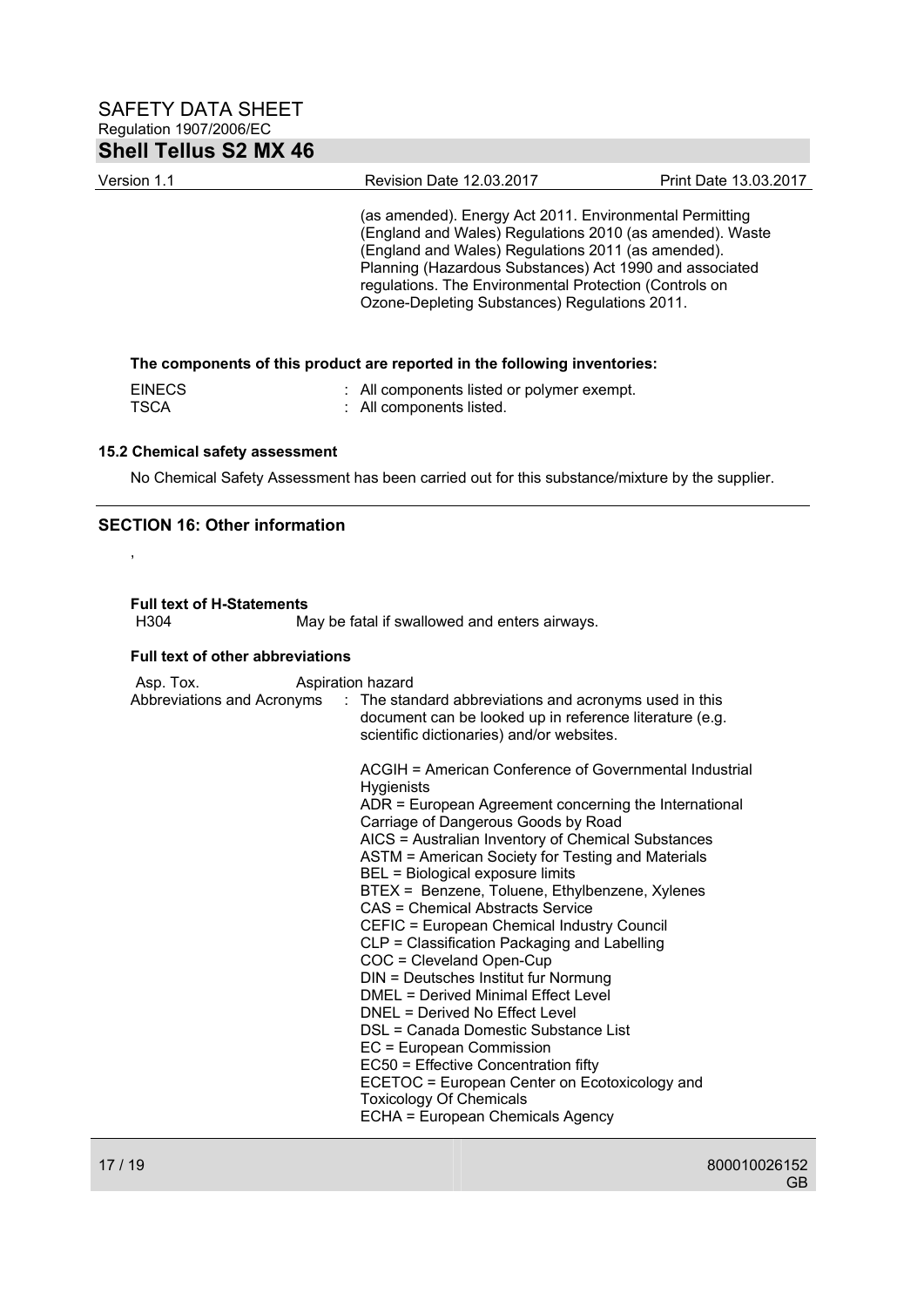| <b>SHEIL LEILUS SZ MIX 46</b> |                                                                                                        |                       |
|-------------------------------|--------------------------------------------------------------------------------------------------------|-----------------------|
| Version 1.1                   | Revision Date 12.03.2017                                                                               | Print Date 13.03.2017 |
|                               | EINECS = The European Inventory of Existing Commercial                                                 |                       |
|                               | <b>Chemical Substances</b>                                                                             |                       |
|                               | EL50 = Effective Loading fifty                                                                         |                       |
|                               | <b>ENCS = Japanese Existing and New Chemical Substances</b>                                            |                       |
|                               | Inventory                                                                                              |                       |
|                               | EWC = European Waste Code                                                                              |                       |
|                               | GHS = Globally Harmonised System of Classification and                                                 |                       |
|                               | Labelling of Chemicals                                                                                 |                       |
|                               | IARC = International Agency for Research on Cancer                                                     |                       |
|                               | IATA = International Air Transport Association                                                         |                       |
|                               | IC50 = Inhibitory Concentration fifty                                                                  |                       |
|                               | IL50 = Inhibitory Level fifty                                                                          |                       |
|                               | <b>IMDG = International Maritime Dangerous Goods</b>                                                   |                       |
|                               | INV = Chinese Chemicals Inventory                                                                      |                       |
|                               | IP346 = Institute of Petroleum test method $N^{\circ}$ 346 for the                                     |                       |
|                               | determination of polycyclic aromatics DMSO-extractables                                                |                       |
|                               | KECI = Korea Existing Chemicals Inventory                                                              |                       |
|                               | LC50 = Lethal Concentration fifty                                                                      |                       |
|                               | $LD50 = Lethal Does fifty per cent.$<br>LL/EL/IL = Lethal Loading/Effective Loading/Inhibitory loading |                       |
|                               | $LL50 = Lethal$ Loading fifty                                                                          |                       |
|                               | MARPOL = International Convention for the Prevention of                                                |                       |
|                               | <b>Pollution From Ships</b>                                                                            |                       |
|                               | NOEC/NOEL = No Observed Effect Concentration / No                                                      |                       |
|                               | <b>Observed Effect Level</b>                                                                           |                       |
|                               | OE_HPV = Occupational Exposure - High Production Volume                                                |                       |
|                               | PBT = Persistent, Bioaccumulative and Toxic                                                            |                       |
|                               | PICCS = Philippine Inventory of Chemicals and Chemical                                                 |                       |
|                               | Substances                                                                                             |                       |
|                               | <b>PNEC = Predicted No Effect Concentration</b>                                                        |                       |
|                               | <b>REACH = Registration Evaluation And Authorisation Of</b>                                            |                       |
|                               | Chemicals                                                                                              |                       |
|                               | RID = Regulations Relating to International Carriage of                                                |                       |
|                               | Dangerous Goods by Rail                                                                                |                       |
|                               | SKIN_DES = Skin Designation                                                                            |                       |
|                               | STEL = Short term exposure limit                                                                       |                       |
|                               | TRA = Targeted Risk Assessment                                                                         |                       |
|                               | <b>TSCA = US Toxic Substances Control Act</b><br>TWA = Time-Weighted Average                           |                       |
|                               | vPvB = very Persistent and very Bioaccumulative                                                        |                       |
|                               |                                                                                                        |                       |
| <b>Further information</b>    |                                                                                                        |                       |
| Other information             | No Exposure Scenario annex is attached to this safety data                                             |                       |

| : No Exposure Scenario annex is attached to this safety data    |
|-----------------------------------------------------------------|
| sheet as it is a non-classified mixture containing no hazardous |
| substances.                                                     |

 Under Article 31 of REACH, a SDS is not required for this product. Therefore, this SDS has been created on a voluntary basis to pass on potentially relevant information required under Article 32.

A vertical bar (|) in the left margin indicates an amendment